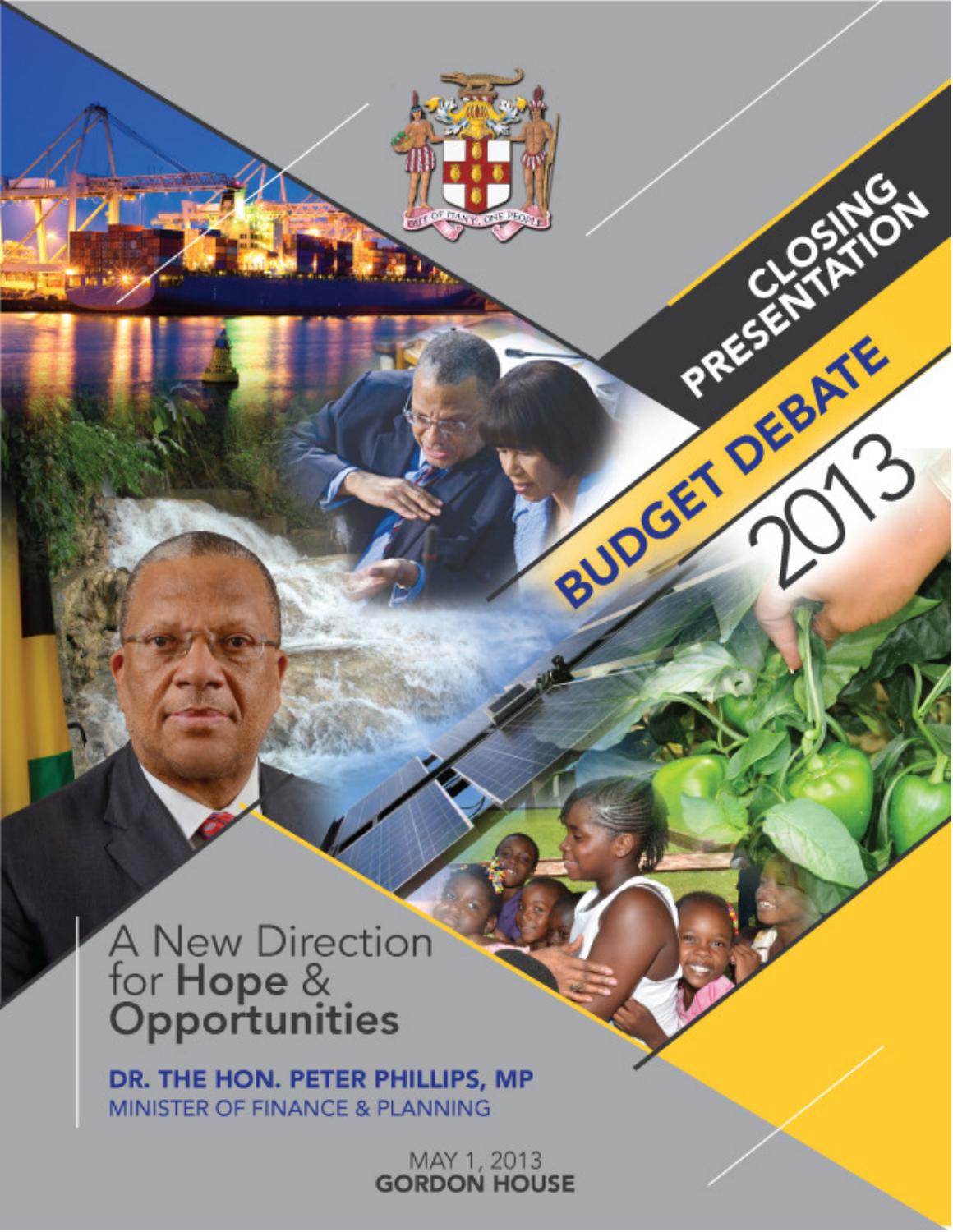#### INTRODUCTION:

- Mr. Speaker, we have come to the end of our budget process which began on the 4<sup>th</sup> of April, 2013 with the presentation of the Estimates of Expenditure. Let me thank the Members of this Honourable House who have made contributions in the Standing Finance Committee and to the Debate which I opened on April 18th, 2013.
- Mr. Speaker, Members of this Honourable House will recall that on that occasion, I paid a well deserved tribute to the bondholders and especially the pensioners whose participation in the National Debt Exchange (NDX) programme helped to make it possible for Jamaica to meet the prior actions stipulated by the International Monetary Fund (IMF) and enabled us to meet our fiscal targets. We must also acknowledge the sacrifices made by the public sector workers, as both groups led the national effort to support the nation's Economic Reform Programme.
- Their sacrifices were not in vain and it is with a great sense of satisfaction that I now advise the House that this morning, as conveyed to me by our representative on the Executive Board of the IMF, Jamaica's application for a four year Extended Fund Facility ("EFF") with the IMF was approved in the amount of SDR615.4 million or approximately US\$958 million. In addition, this will unlock more than US\$1 billion of loan support from the World Bank and the Inter-American Development Bank. The first drawdown from the IMF of over US\$200M should be completed in the next few days.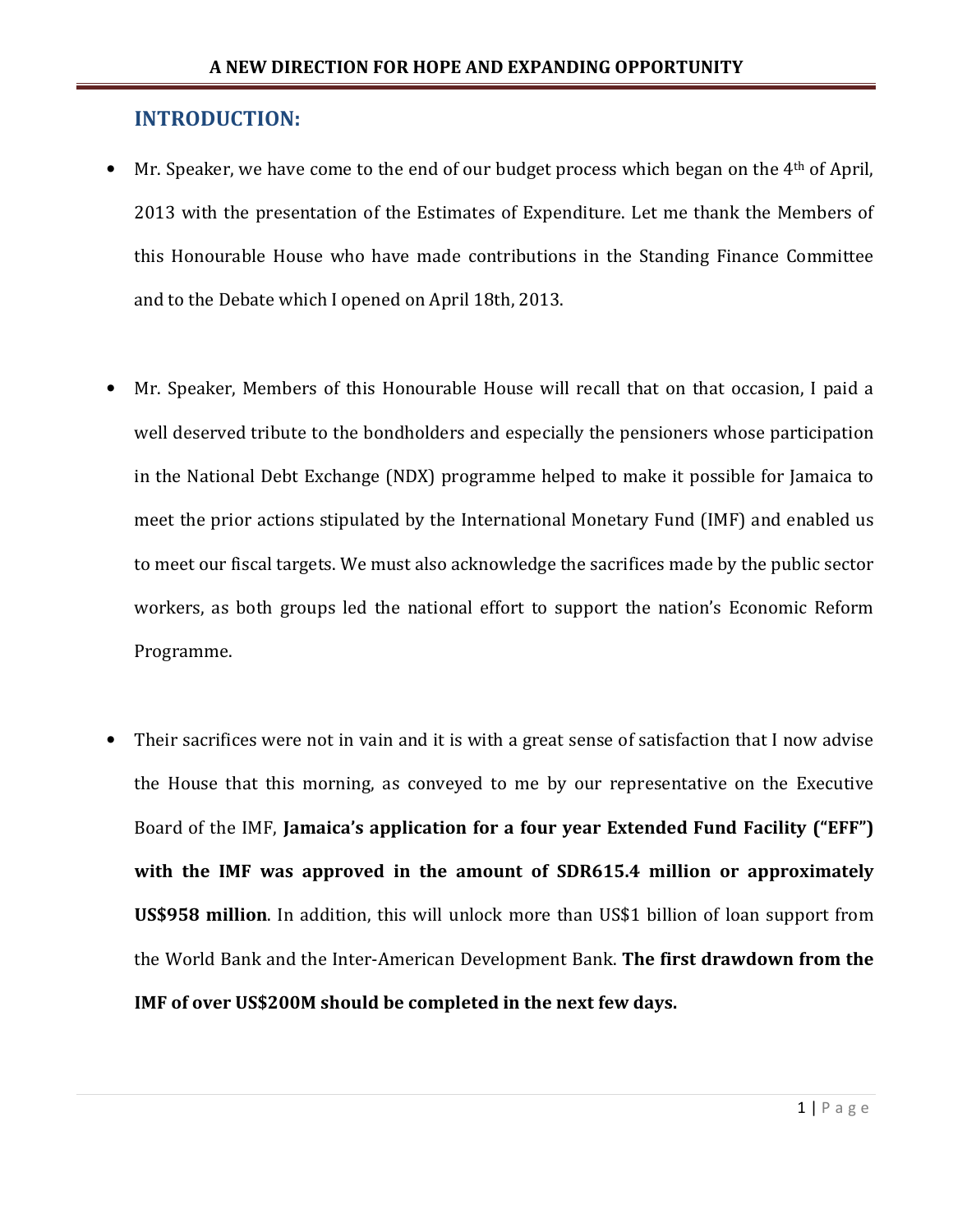- The Leader of the Opposition also claimed that there is a "US\$1 billion dollar loan ceiling agreed between the World Bank and the IDB over the life of the EFF". Mr. Speaker, there is no such loan ceiling set by either the World Bank or the IDB. Mr. Speaker, I go further, the release from the IDB and World Bank says that "they have each preliminarily allocated US\$510M in financing over the next four years". The US\$1 billion represents an initial commitment and there is nothing that prevents us from seeking additional support. However, given the failure of the 2010 Stand-by Arrangement (SBA), we want to establish for ourselves a track record of performance as the context for requesting further support as needed.
- In order to prevent the circulation of any further misinformation we have authorized the Fund to publish all the documentation related to this agreement. However, it is only appropriate that an agreement with such far-reaching consequences should be laid on the Table of this Honourable House without delay.

Laid on the Table of the House, Ministry Paper # entitled 'Request for an Extended Fund Facility: Letter of Intent, Memorandum of Economic and Financial Policies; and Technical Memorandum of Understanding.'

The laying of this paper marks the culmination of an extremely challenging process and I want to take this opportunity to recognize the contribution of the staff in the departments and agencies which underpin the work of the Ministry and in particular, I would also like to recognize the contribution of the Governor of the Bank of Jamaica; the Financial Secretary and the Director General of the Planning Institute of Jamaica (PIOJ) along with the members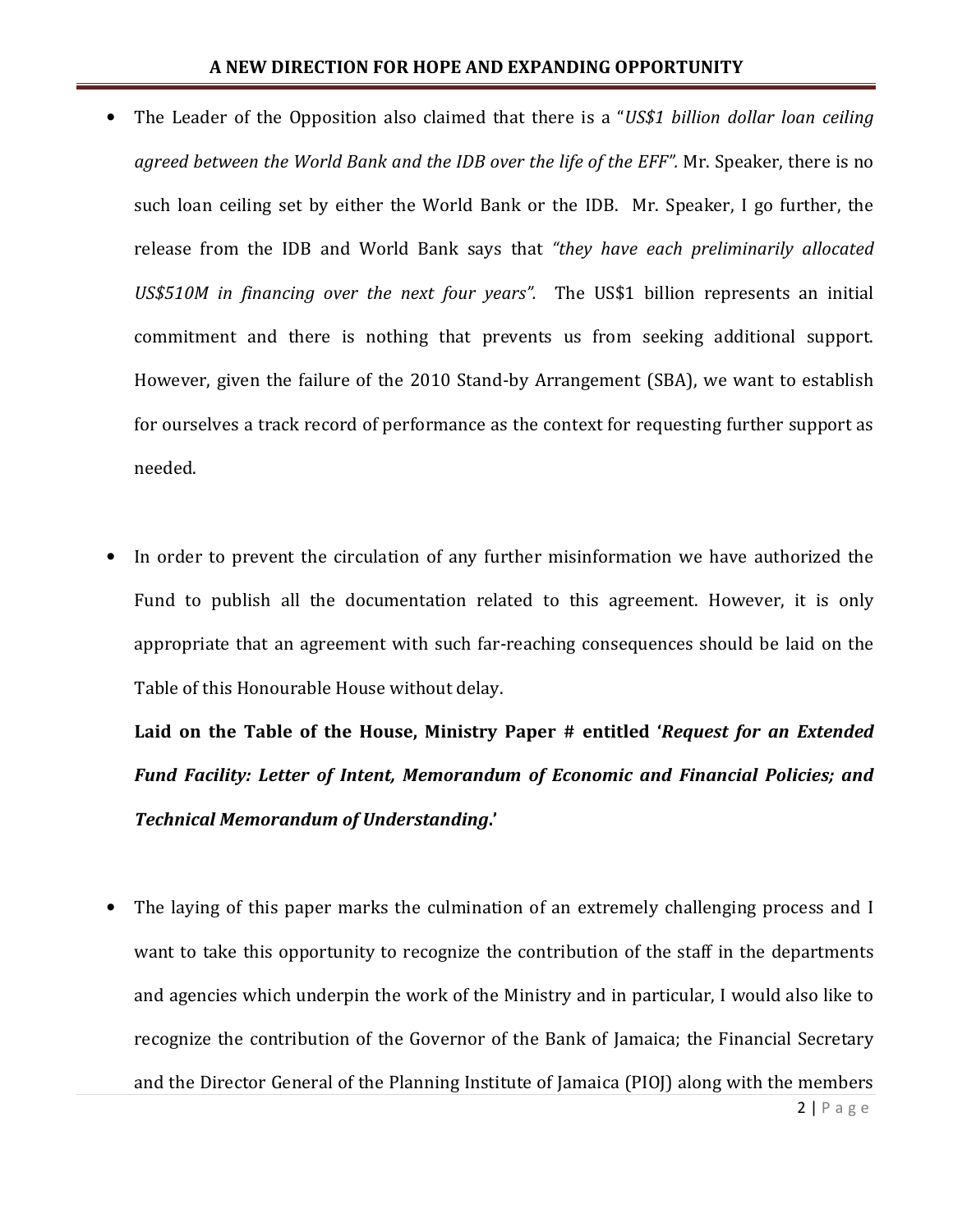of my advisory group, the Hon. Shirley Tyndall, Mr. Dennis Morrison and Mr. Colin Bullock for their role in bringing the IMF negotiations to successful conclusion.

- I would also like to thank the Prime Minister and the members of the Cabinet who to a man/woman – stood together with me through the toughest decisions – this truly was "team work in action."
- Mr. Speaker, in opening the debate I expressed the view that the fiscal year, 2012/13 will be remembered as Jamaica's year of decision; when as Jamaicans we collectively decided that we were going to fundamentally change the economic direction of our country and definitively chart a course to reduce the burden of the public debt which had become the single greatest barrier to the nation's progress. The signing of the IMF agreement signals a new direction which in turn requires a paradigm shift in how we conduct the nation's business.
- We are not at the "end" as far as challenges are concerned; neither could it be said that we are at the beginning of end. At best, we are at the end of the beginning
- It is in the context of a new direction that I urge every Jamaican to read the agreement carefully, so as to understand fully what will be required of each of us to advance the economic reform and allow the nation to successfully complete its obligations under the programme.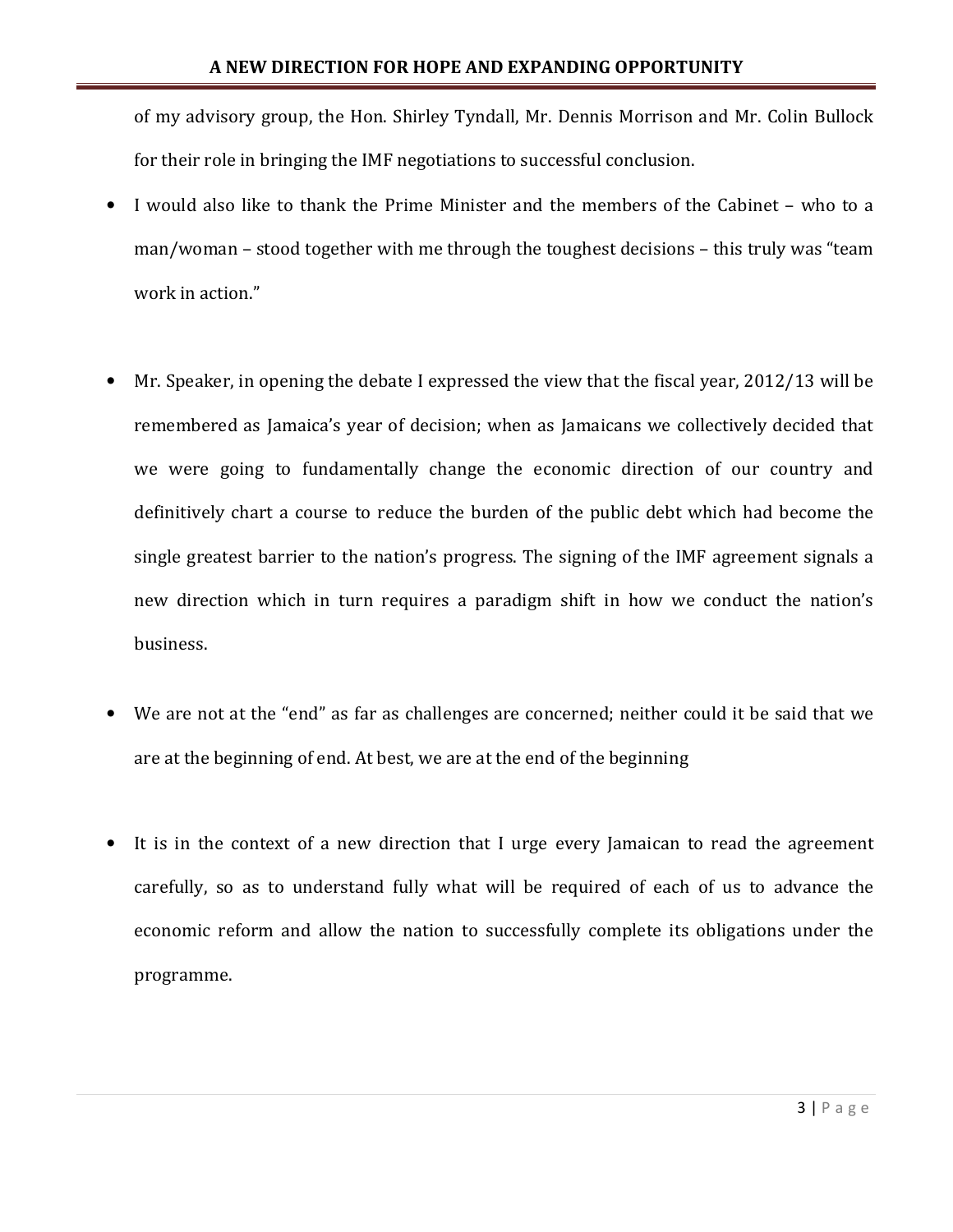# Key Policy Provisions of the Extended Fund Facility

- I now want to begin this process by alerting you to the key provisions of the comprehensive set of policies aimed at reforming our economic and social life and placing us firmly on the path of growth and prosperity by the time this agreement with the Fund ends in 2017.
- The first point to note is that most of the reform measures aimed at placing public finances and debt on a sustainable course have already taken place. Some of them were originally identified as 'prior actions' to take place before the planned March Board meeting while others had been earmarked for completion by March 31. We have completed all of those actions, the most difficult of which were the implementation of the debt exchange and the forging of an agreement with public sector workers.
- The performance criteria to be achieved by 31<sup>st</sup> March included targets for the primary balance, the overall public sector balance, the level of arrears, the debt level, the Net International Reserves (NIR) and the Net Domestic Assets (NDA) of the Bank of Jamaica.
- Also, there were structural benchmarks such as the passage of legislation on tax debt writeoffs and the transformation of Tax Administration Jamaica into a semi-autonomous revenue agency. MR. SPEAKER, THESE TARGETS AND BENCHMARKS WERE ALL MET.
- Consequently, the foundation for achieving the budget targets for this year are firmly in place and the document sets out the quarterly targets for revenue, the primary balance,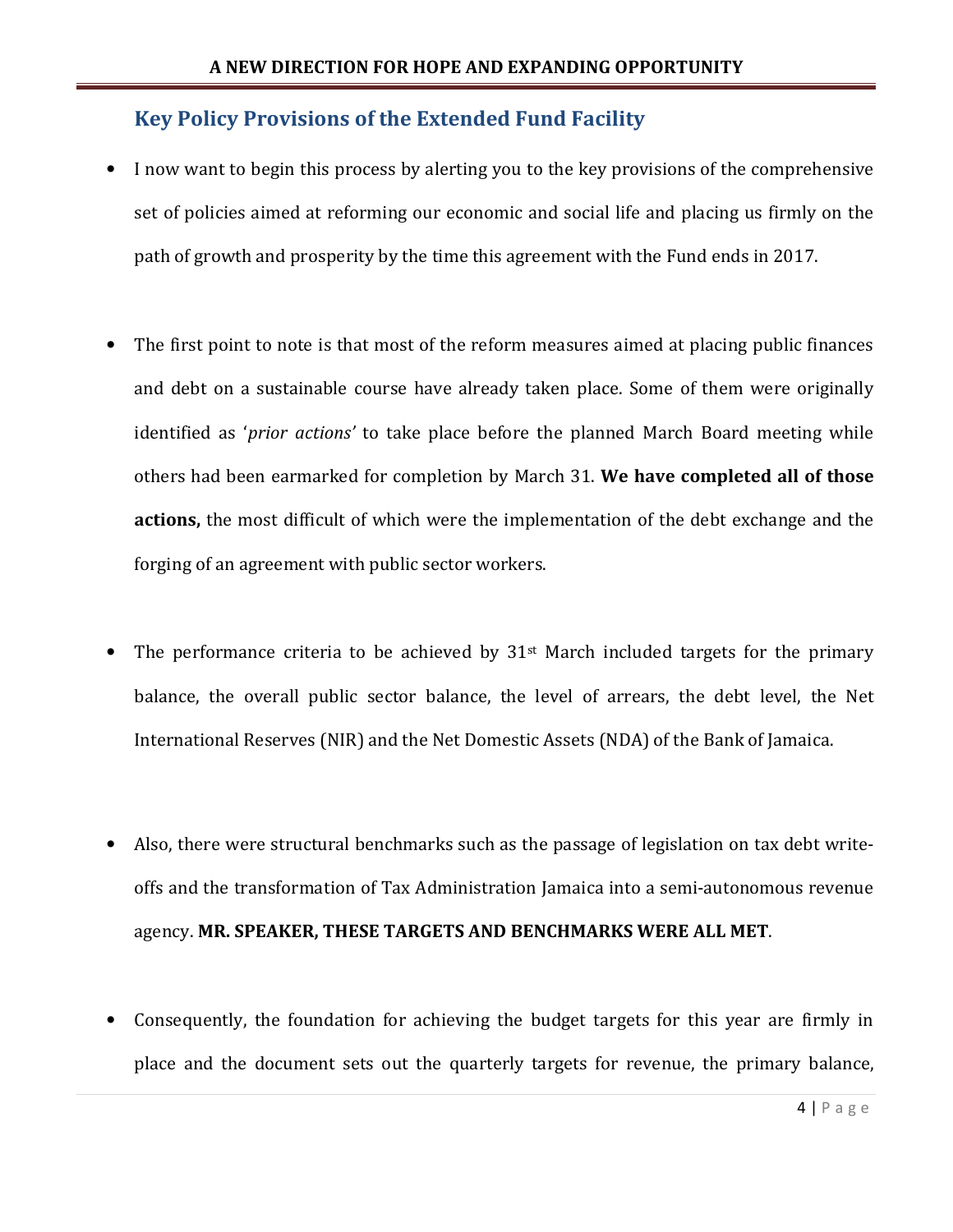ceilings on debt and related measures, all consistent with the Estimates of Expenditure already presented to this House. They have been closely examined by all the Members and I shall shortly move for its approval.

- The second point to highlight is that there is an important difference in this arrangement from previous or even regular arrangements with the Fund. A part of the first drawdown, US\$90 million of the US\$200 million that will become available in a few days, will represent direct budget support for the Government. Under normal circumstances, Fund resources are only available for balance of payments support.
- We are happy that the Fund has agreed to break with custom, though not in an unprecedented way, and devote a portion of the resources to direct budget support, particularly because the support pledged by the other multilaterals will not begin to flow until after this first quarter of the fiscal year. One alternative would have been to approach the domestic market in the interim, but having regard to the concern about crowding out the private sector and putting upward pressure on interest rates, we did not favour that option. The inflows from the Fund are reflected in the financing plans for this budget and will add to the commitments already announced by the IDB and the World Bank.

# The Letter of Intent

• Readers of the Letter of Intent will find few surprises as I have been at pains to outline the reform agenda as it relates to fiscal consolidation, and the prioritization of our spending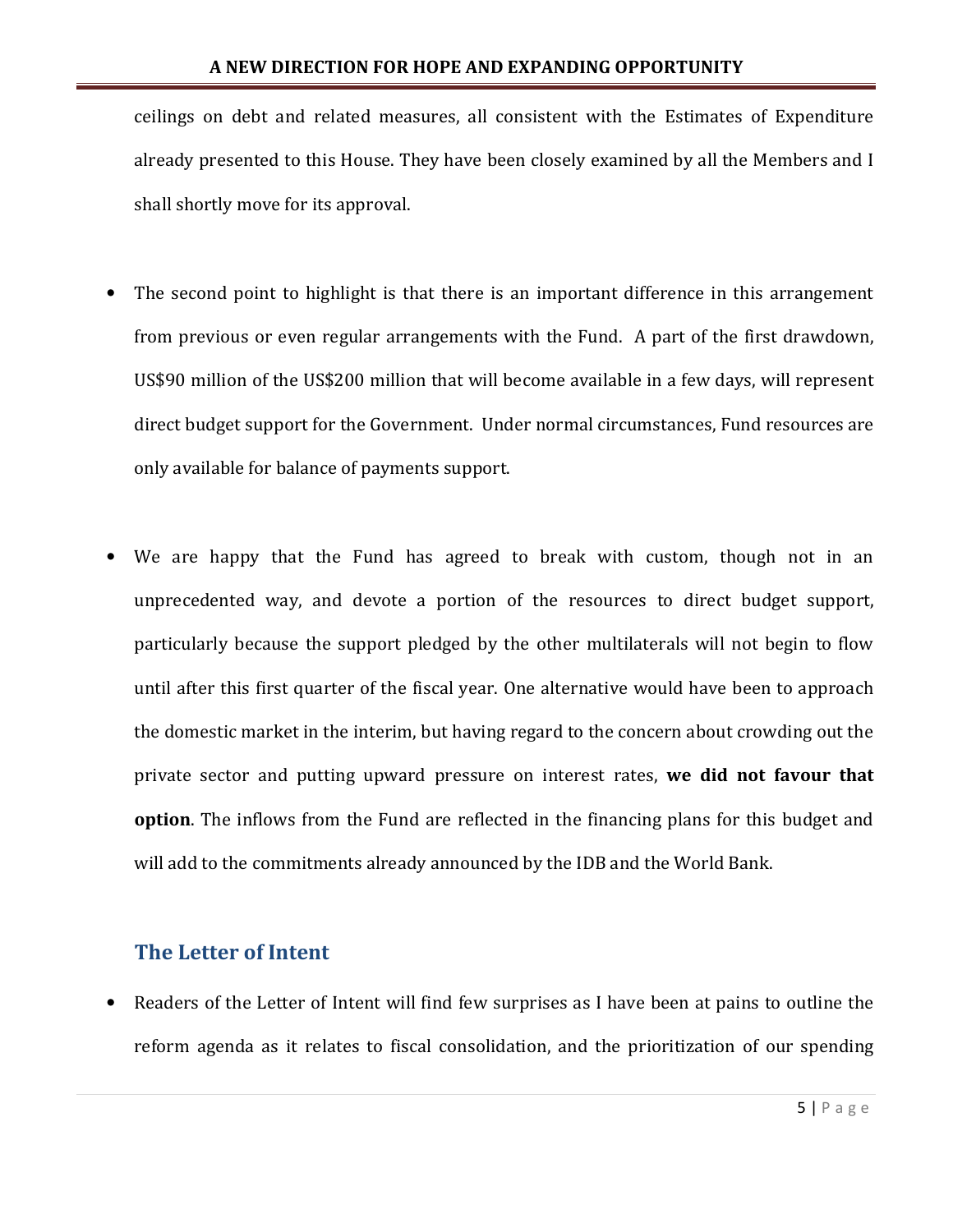commitments. There are details on the reform of the public sector, debt management, labour market reforms and strategic investments which all dovetail into achieving the objectives for growth, social stability and the enhancement of the welfare of Jamaicans including a special focus on the most vulnerable.

# Monitoring the IMF Agreement

- The key challenge now is implementation and faithful adherence to our commitments. The administration of the programme has been strengthened by the staffing of a Coordination and Implementation Unit in my office which will furnish reports to a GOJ Programme Monitoring Committee that meets weekly. Progress towards the goals will be reported to Cabinet with the same regularity so that all branches of the Administration remain conversant with the state of implementation and their responsibilities in the process.
- There is also a strong role for the private sector. A committee comprising public sector officials and leaders from the Jamaica Bankers Association and other elements of the financial community, the JCTU, the PSOJ and the membership of the MSME sector has already held a preliminary meeting as the first step in implementing arrangements for the monitoring of the performance targets, reform legislation and policy implementation. FULL

#### TRANSPARENCY, AS PROMISED.

• It is of the utmost importance that we all understand that the signing of this agreement does not represent a solution to the challenges that we presently face as a country but moreso the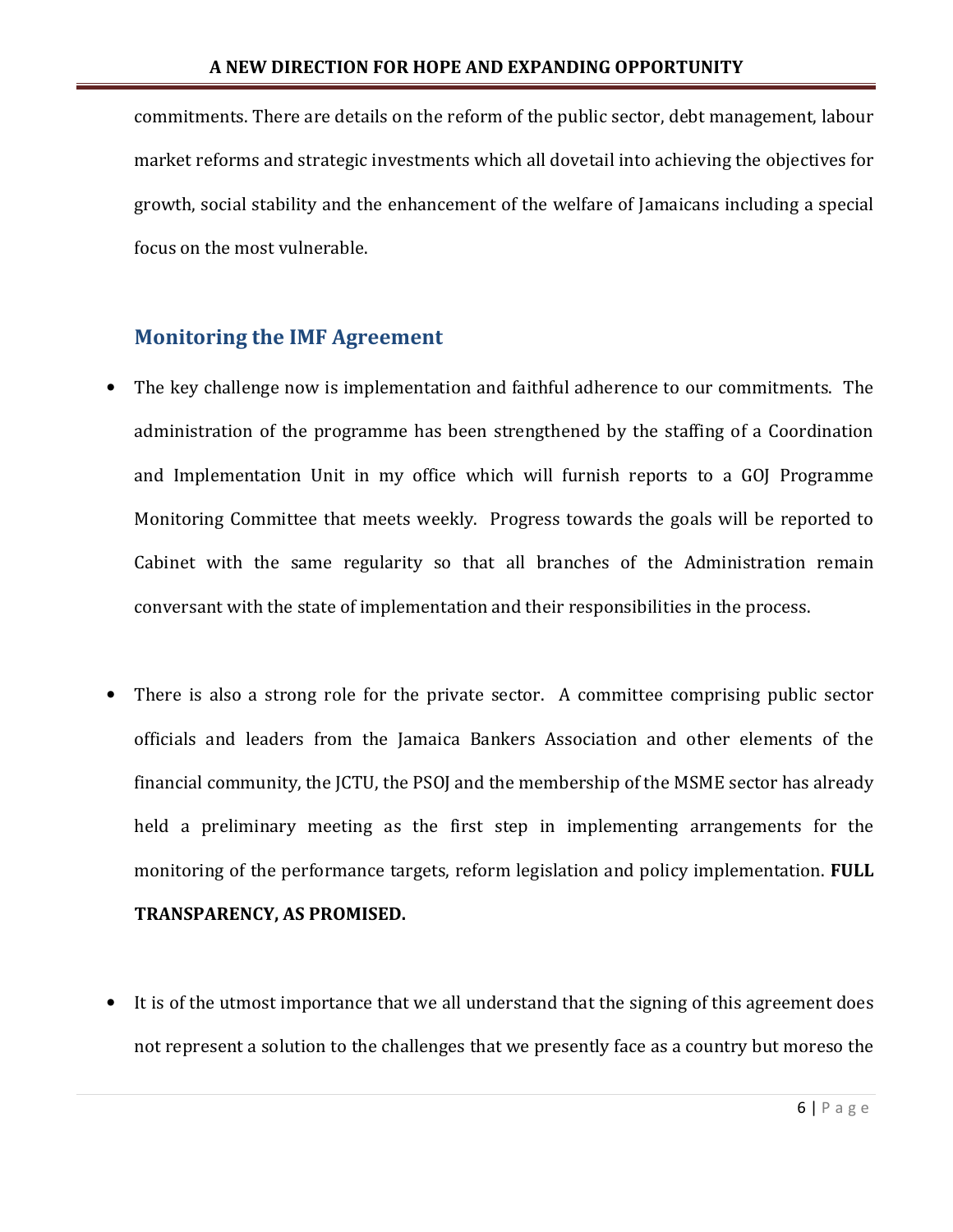opportunity to embark on a sustained programme of economic transformation. Transforming the economy means changing our basic style and approach to the management of our affairs.

- In practical terms, this change must be reflected in:
	- increased productivity of our labour force;
	- the development of a culture of tax compliance;
	- improved levels of service delivery from the public sector;
	- a more business/investor friendly environment; and,
	- equally importantly, how we conduct the nation's business in our Parliament and at the political level generally.

# THE BAGGAGE OF MISINFORMATION AND FALSEHOOD

• No one can deny that an objective assessment of the Budget debates over the last two weeks reveal that we still have a far way to go in adopting a more meaningful and sincere approach to our political discourse. Rather than clarifying the realistic options facing the country in the midst of crisis, we were too often treated to a repertoire of petty political point scoring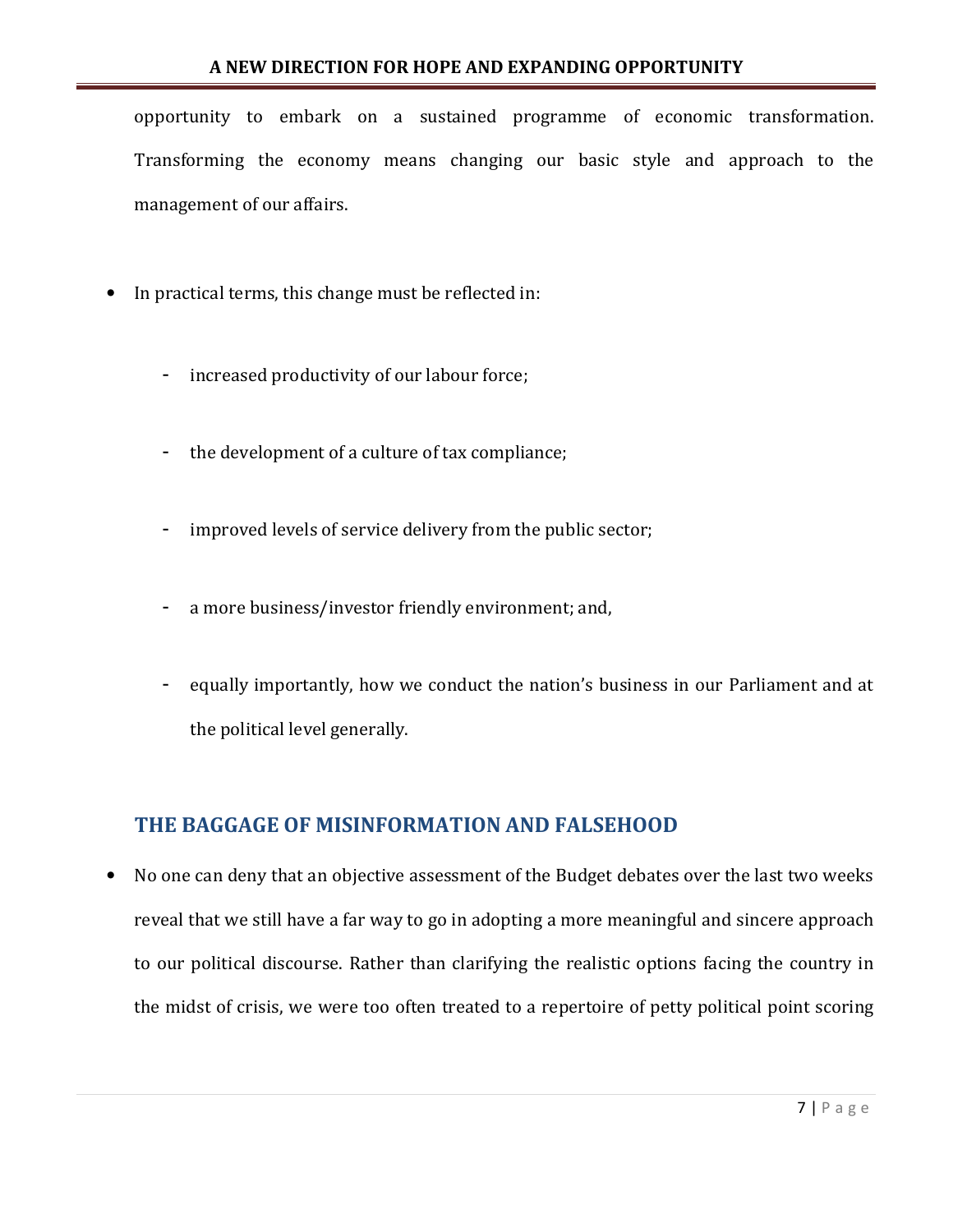and gimmickry from the Opposition which for the most part diverted from the few serious ideas that were forthcoming from them.

- Mr. Speaker, we are the first to acknowledge that the process of economic adjustment will be difficult for the nation as a whole, and for all of us citizens who are the stakeholders in Jamaica's future. Indeed, the bondholders, the public sector workers, and the ordinary citizens who have had to face increased tax burdens already know this. But, it is nevertheless a crass, and I dare say, a callous dereliction of duty for neither the Leader of the Opposition nor the Opposition Spokesman on Finance to recognize the simple fact that the country as a whole is experiencing an unsustainable level of public debt which constitutes the central impediment to Jamaica's capacity to grow. This is particularly strange, and self-serving given their role in raising the stock of public debt – which increased from \$922B in 2007 to \$1.6 trillion in 2011.
- The Leader of the Opposition and the Opposition Spokesman on Finance blame the global economic crisis of 2008 for the sharp increase in the public debt stock between 2007-2011. Yes, there was a crisis, but they should not divert from the fact that the policy of the then administration worsened the situation significantly. I mention this because it highlights to my mind some of the errors rooted in the narrow-mindedness that is part of our political culture.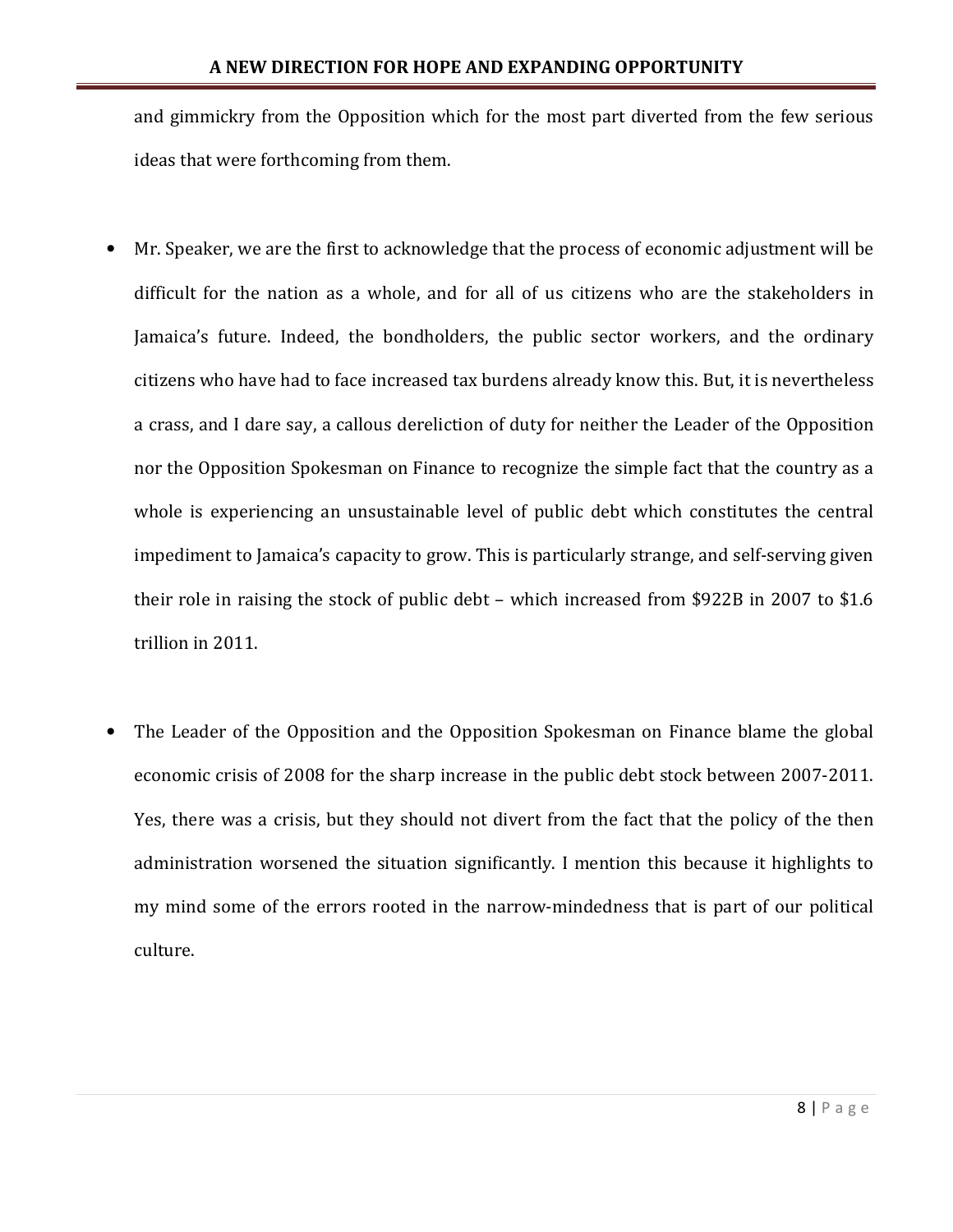- We should not forget for example, that with the debt in 2007 being 107 per cent of GDP and with debt and wages consuming some 80.7 per cent of our budgetary resources, the Opposition Spokesman was promising 200 per cent increase in wages in the face of the warnings of the more realistic and sober-minded that the public accounts simply could not afford this. Indeed, Mr. Speaker, it could be argued that those reckless "campaing comments" planted the seeds of distrust among the workers for the then government. When after walking away from the agreements that they promised and signed, they "threatened" the workers with "take it or leave it" bombast.
- Then, as late as May 2009 when the crisis deepened, the then government delayed going to the IMF claiming there was no need to pursue a borrowing arrangement and refused to implement fiscal reforms. Ultimately, as a consequence of a weak budget in 2008-2009 and 2009-2010, missed fiscal targets and a weak economy undermined those claims, and the then government was compelled to negotiate a 27 month agreement with the Fund which was approved in February 2010.
- On the basis of the Stand-by Arrangement a generous front-loading from the IMF and others, a US\$2.4B loan package was negotiated. Within months however, the Agreement was in difficulty and virtually abandoned by the end of 2010 to the extent that since May of 2011 there had been no formal discussions between the government and the Fund. Lest we forget, Mr. Speaker, the previous administration committed: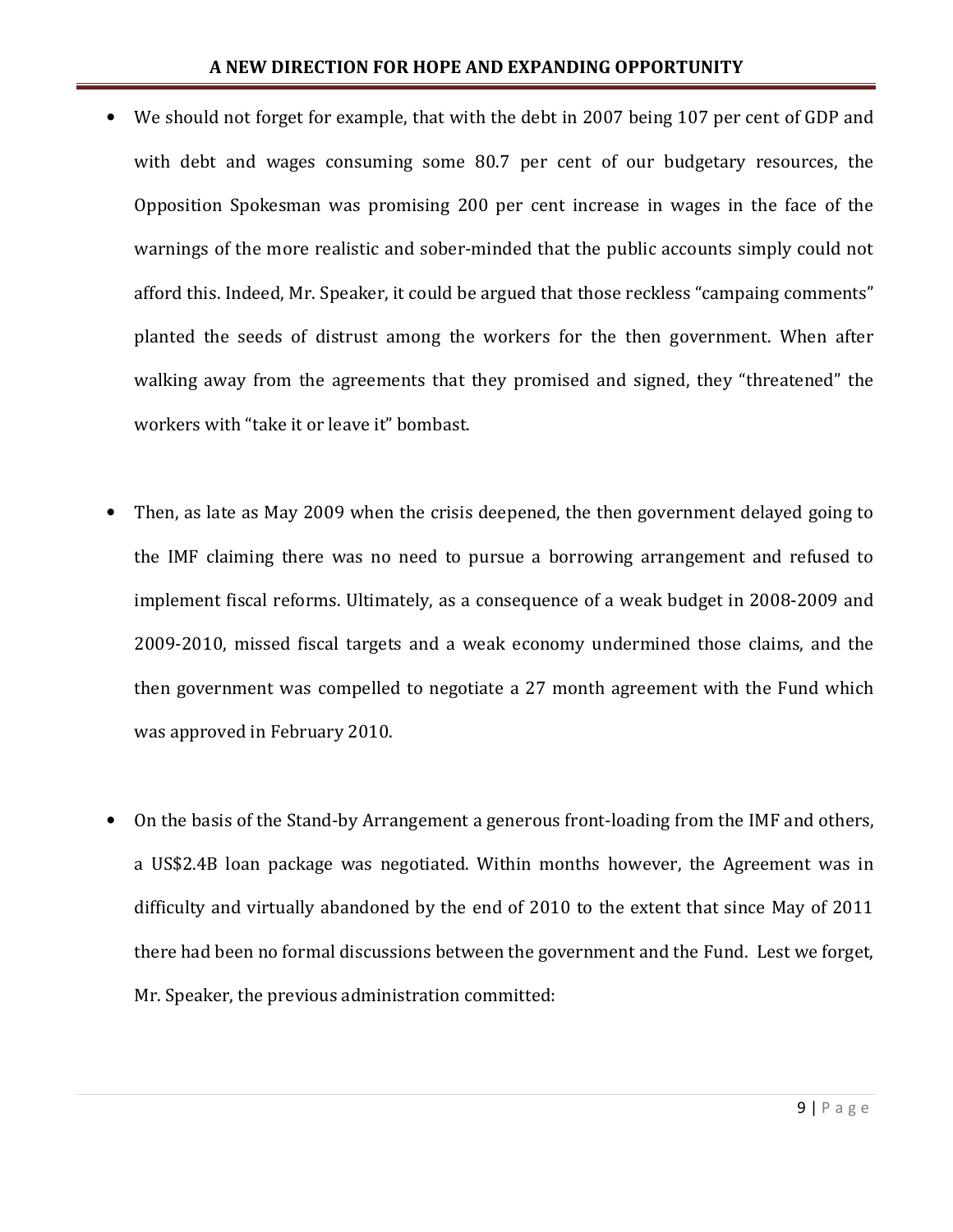- To begin implementation of public sector reform by December 2010. THAT COMMITMENT WAS BREACHED.
- They agreed that by September 2011 they would have prepared and announced a plan for tax incentives. THAT COMMITMENT WAS BREACHED.
- The Government was also committed to having a Central Treasury Management System operational "by end-December 2010 in order to support the implementation of the FY2011/12 budget". THAT COMMITMENT WAS ALSO BREACHED.
- It is also the case, Mr. Speaker, that after three successful end-quarter assessments for March, June and September 2010 which in some cases benefited from the granting of technical waivers and revisions to the original targets, all the subsequent tests were not satisfied and targets not met.
- Against that sorry backdrop of non-performance Mr. Speaker, the Opposition now proclaims new found insight and wisdom which were so sadly lacking. The Leader of the Opposition says the "delay" in concluding an agreement has caused hardship in the foreign exchange markets. If the negotiations were as simple as he puts it, and all that should have been done is to restart the old agreement, why didn't he do it before he called an election? Why was he promising "bitter medicine" to Jamaica in November 2011 having not even started negotiations with the IMF?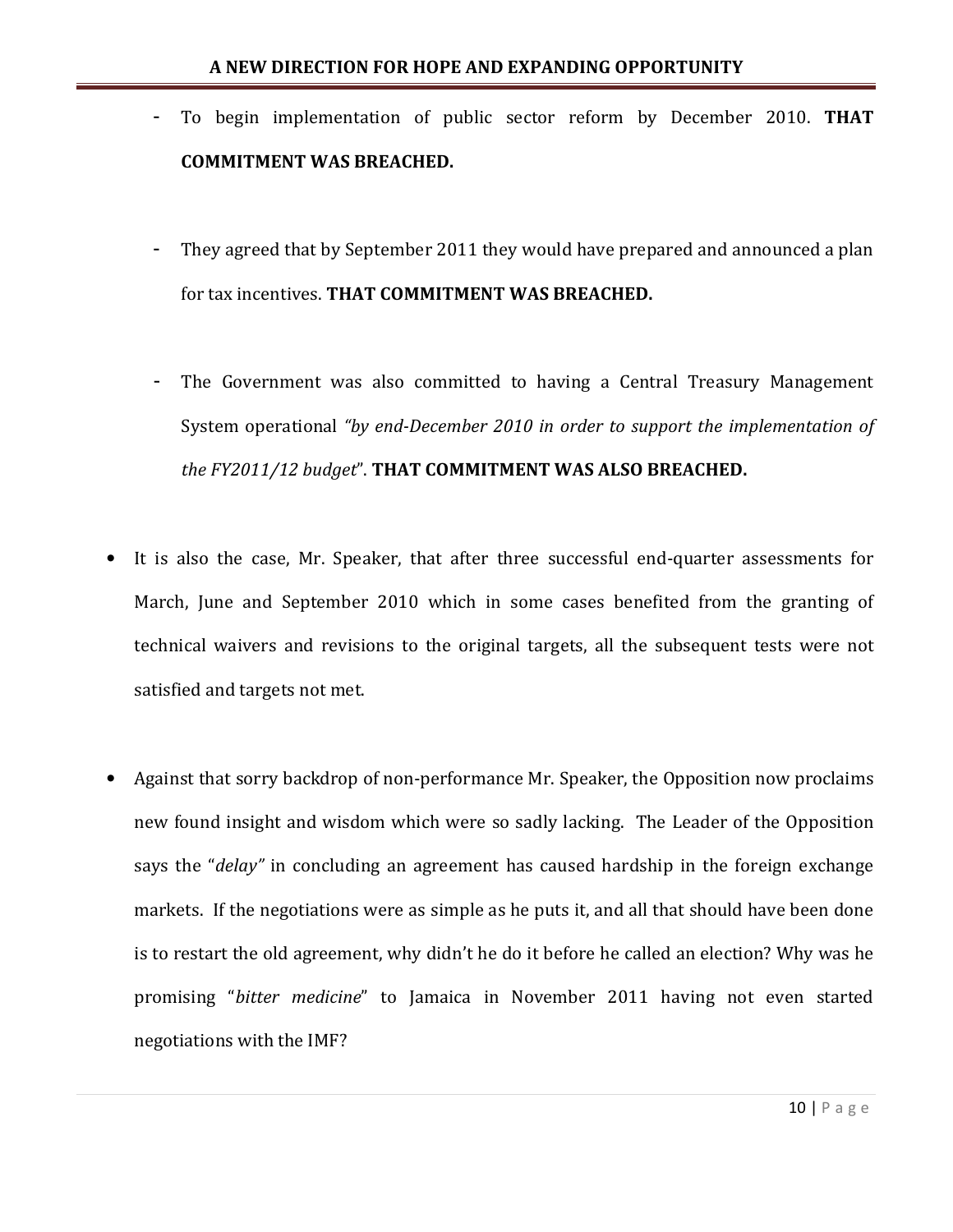- Mr. Speaker, I can only say that the Jamaican people deserve a higher level of political discourse and debate. I am disappointed in the Leader of the Opposition – this borders on rank hypocrisy. How could he or the Opposition Spokesman on Finance discuss the deterioration in the NIR without acknowledging that their abandonment of the Standby Agreement denied Jamaica in excess of US\$700m of inflows which would have otherwise been due to country? These inflows would have boosted gross reserves at the Bank of Jamaica.
- Mr. Speaker the Opposition cannot get away by suggesting that there is an easy and painless path to the economic adjustments that the country must tackle.
- They ought not to be allowed to propound the view that the world economy is "*booming*" as compared to 2008 when there is evidence all around that the world-economy is still feeling the effects of the global crisis.
	- The Euro Zone has negative growth this year. Unemployment there is at its highest levels ever;
	- U.S. growth is slow and spasmodic; and,
	- Asia's growth rate has also slowed down.
- The country also deserves an Opposition that does not seek every opportunity and employ every device to talk down the country's economy and its prospects for growth. In November,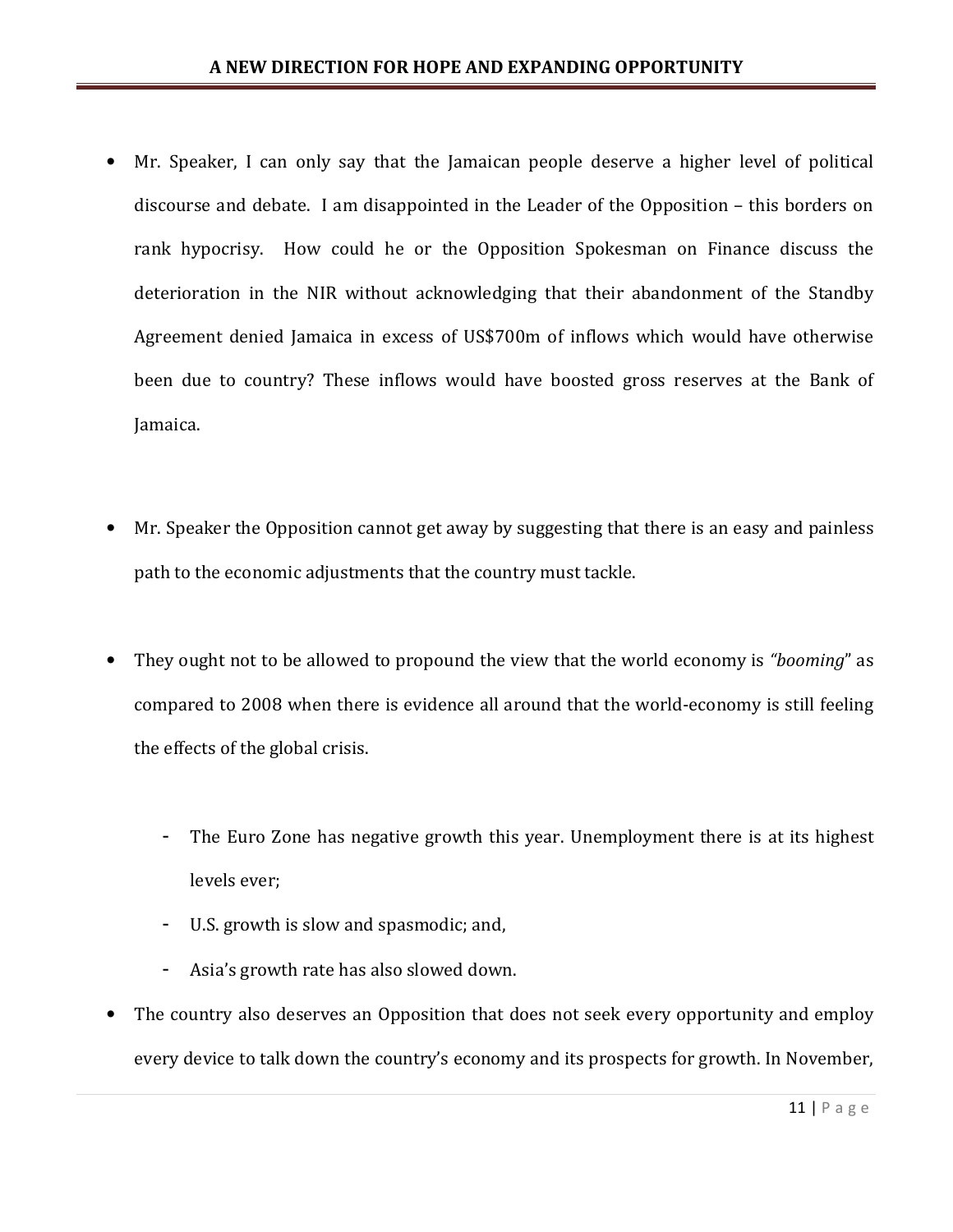the Opposition Spokesman declared that the country will get only US\$400M as part of the IMF Agreement. Events have shown there was no basis for the assertion, unless it was simply another attempt to create panic in the markets. Jamaica deserves better than that.

• They complain about the tax packages, but oppose the NHT drawdown. What it would mean, Mr. Speaker is the imposition of a higher tax-package because we have to pay down the debt. Mr. Speaker Jamaica deserves a better approach from the Opposition.

#### MR. SPEAKER I WOULD LIKE TO NOW ADDRESS SOME SPECIFIC ISSUES.

# FOREIGN EXCHANGE RATE AND ATTENDANT ISSUES

- The gestation period between our initial re-engagement of the IMF (in the wake of the abandoned/aborted SBA) and today's approval of this EFF, structured in terms that we wanted, has been a long and difficult process. In that period, morale has been sapped, rumour has been rife and hedging has been the dominant theme behind investment decisions.
- Much has been made by the Opposition of the deterioration in the NIR. The first thing to note is that the deterioration is a direct consequence of there being no drawdowns of official funding from the multilateral financial institutions (including the IMF) because the 2010 SBA went off-track. In excess of US\$700M of official flows were not received because of this. One way to deal with this kind of sudden drop in inflows is to sharply "jack up" interest rates. We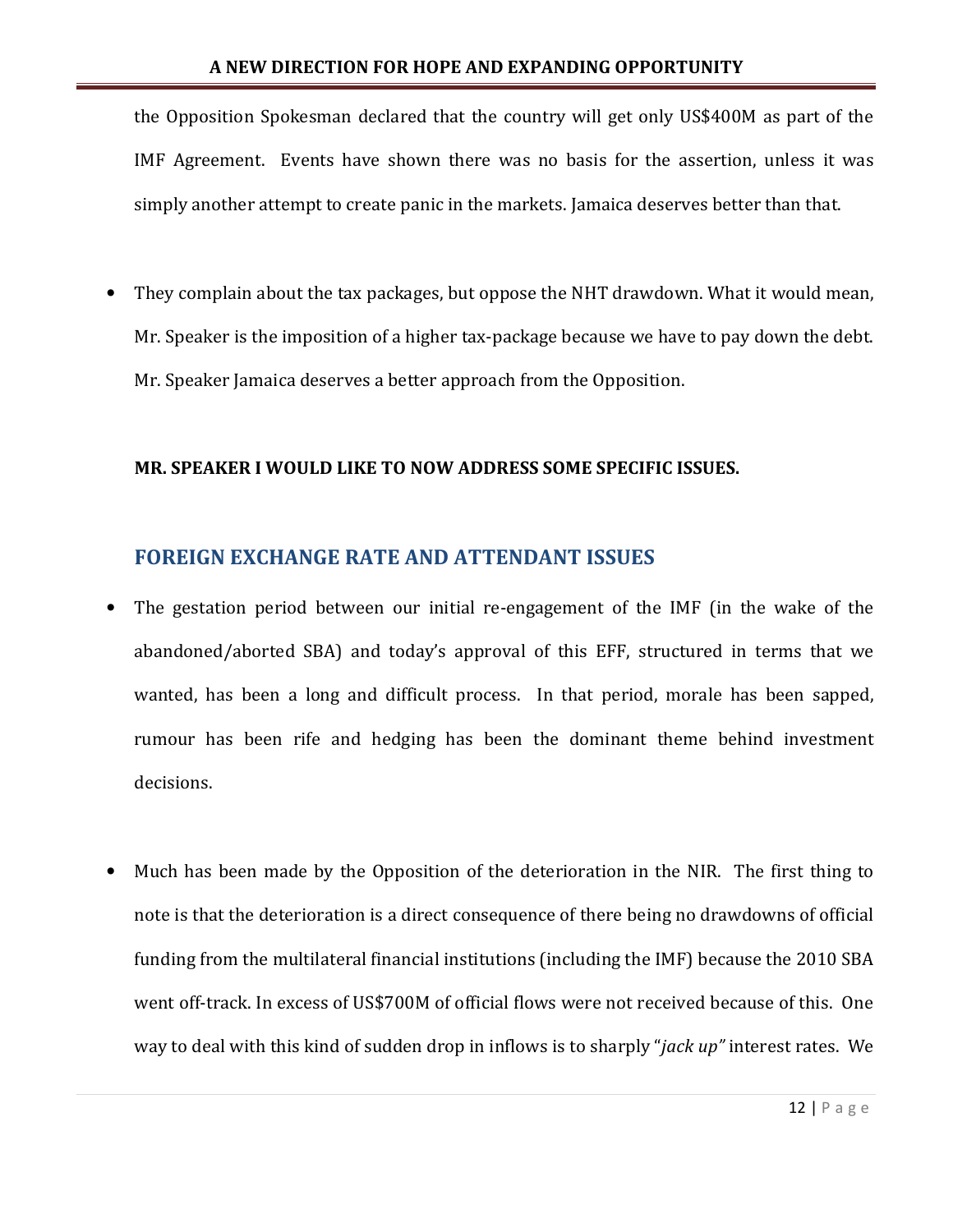rejected this approach and we can take note that since then the economy has continued to earn foreign exchange with a narrowing in the size of the current account deficit.

- During 2012, the current account deficit of the balance of payments improved by about 10% relative to the year before. All the sub-accounts containing the main categories of foreign transactions improved: trade, services, income and transfers. That trend continued into the first quarter of 2013. However, during the period private capital flows also fell sharply as confidence, already heavily strained by the failure to complete the SBA, was talked down by the Opposition. This behaviour hurts. It hurts the Jamaican people. It had a clear negative impact on the exchange rate and we had to struggle, further using up some of the NIR, in order to stabilise it.
- The sentiment that drove the hedging and uncertainty only exhibited some change after the announcement of medium-term support by the multilateral institutions and the Fund's own announcement that it would be recommending Jamaica's programme to the Board. In that context, the Bank of Jamaica introduced a special indexed instrument as an investment option as well as other instruments to manage Jamaica dollar liquidity. The market is now quite stable and the average exchange rate has in fact been appreciating since April 15th, 2013.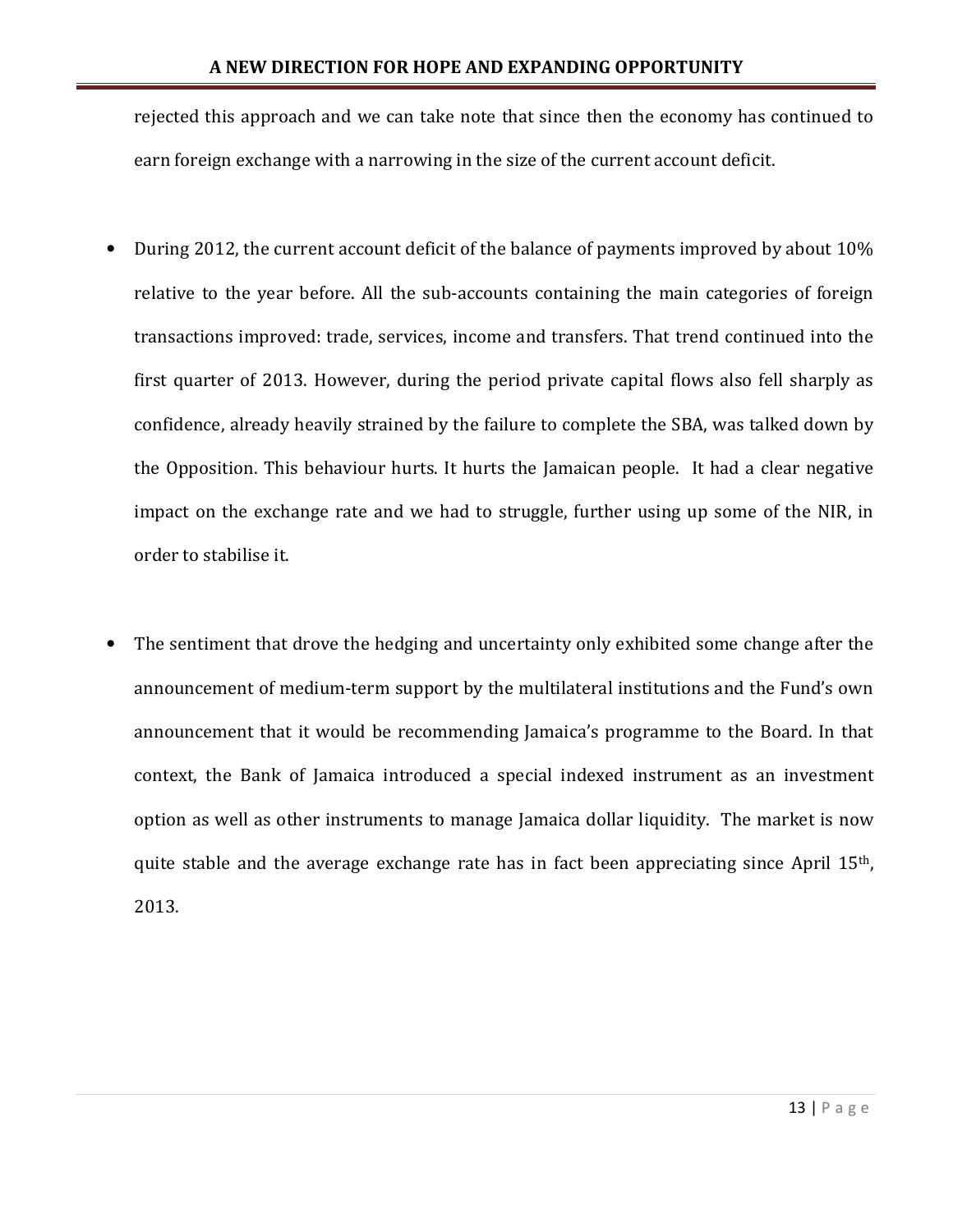# INTEREST PAYMENT REDUCTION AS A RESULT OF THE NATIONAL DEBT EXCHANGE

- The National Debt Exchange (NDX) is estimated to have, on average, reduced annual interest payments by \$17 billion across the seven year period 2013/14 through 2019/20.
- The \$17 billion reduction is with respect to the interest that would have been due in each year of the seven year period starting 2013/14 under the pre-NDX bond terms. The \$17 billion is the annual average across the seven year period – It should be noted that the reduction in 2013/2014 on the pre-NDX estimate is approximately \$20.7 billion.
- The Ministry has always used the correct comparison of Pre-NDX costs of 2013/2014 and post NDX costs of 2013/2014 to arrive at the relevant savings.
- The reduction of \$10 billion being referenced by the Opposition Spokesman on Finance is the difference between the post-NDX interest payments due in 2013/2014 and the actual interest payments made in 2012/2013. THIS WAS NOT THE COMPUTATION OF SAVINGS.

# TAX REFORM

• Mr. Speaker, the Opposition has spoken at some length on the issue of tax reform; but they seemed to have missed the point. The Opposition however, seems to concentrate simply on changing the rates on consumption taxes. Indeed, Mr. Speaker let me declare, as I said in the Debate, tax reform is much more comprehensive, it involves more than changing rates, it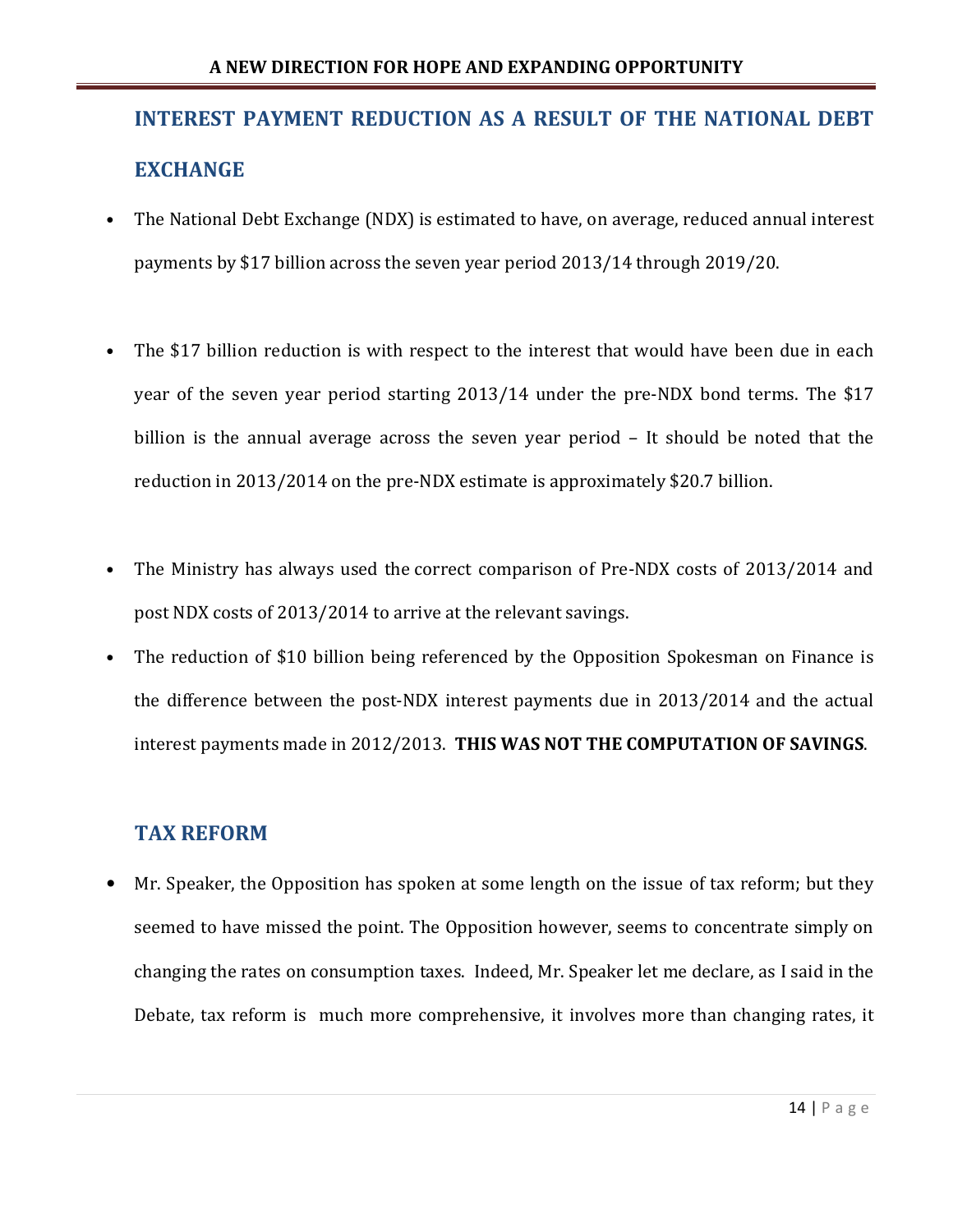involves changes in policy; legislative measures and institutional reform. As I said earlier, policy reform to which we are committed include:

- Widening the tax base for corporate and consumption taxes;
- The reduction or elimination of distortions in the system with regard to tax incentives and waivers;
- Lowering the rates of personal income tax and corporate tax to competitive levels subject to improvement in revenue flows;
- We also have already begun, Mr. Speaker, an ambitious legislative programme in relation to the tax treatment of charities;
- The establishment of Tax Administration Jamaica as a semi-autonomous revenue authority;
- The debt write-off of tax arrears; and,
- The granting of access to third party information legislation will come to the Parliament later this year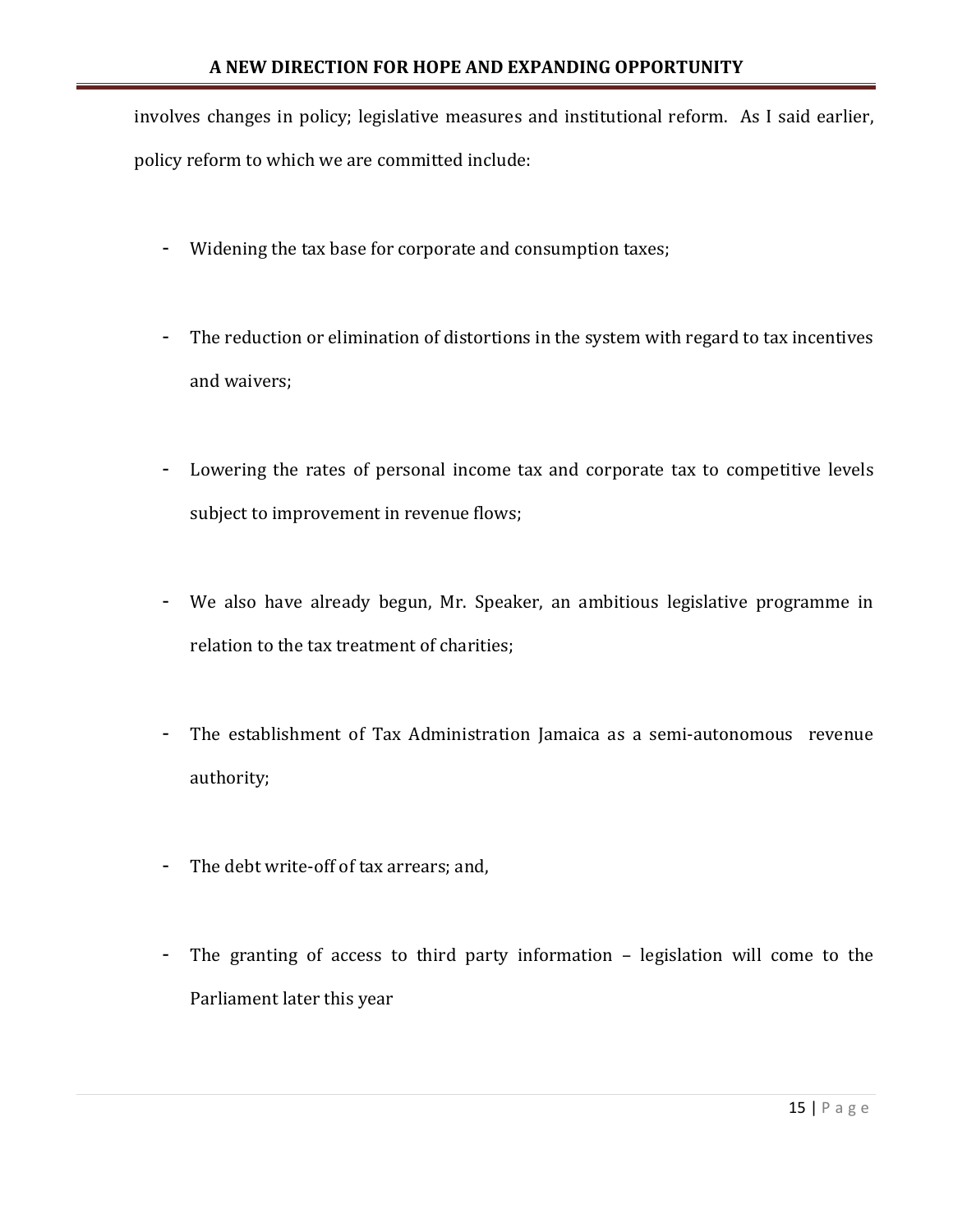- It is an ambitious programme, and given the expressed commitments of the Opposition to tax reform we are expecting their support.
- We have, Mr. Speaker, undertaken important additional reforms:
	- Customs as of April 1 has been converted to an Executive Agency a process which should be completed in six months; and,
	- Tax Administration Jamaica will shortly, be semi-autonomous within the ambit of the new legislation – a Board will be set up and a new operations system will be put in place to modernize the new operations.
- In addition, over the next month an additional 120 auditors will be appointed to the enlarged Tax Payers Office to reduce and eliminate tax evasion activities.
- In light of the comments of the Opposition, I want to make two points absolutely clear.
- First, we are committed to a new Omnibus Incentives Act. A committee has been established with private sector and public sector representatives under the chairmanship of Mr. Dennis Morrison who has been having dialogue with relevant and affected stakeholders. So contrary to the suggestions of the Opposition Spokesman, there is no unilateral approach being followed on this side, neither will we be paralyzed and not act as we are obligated to under the IMF agreement and as good sense dictates.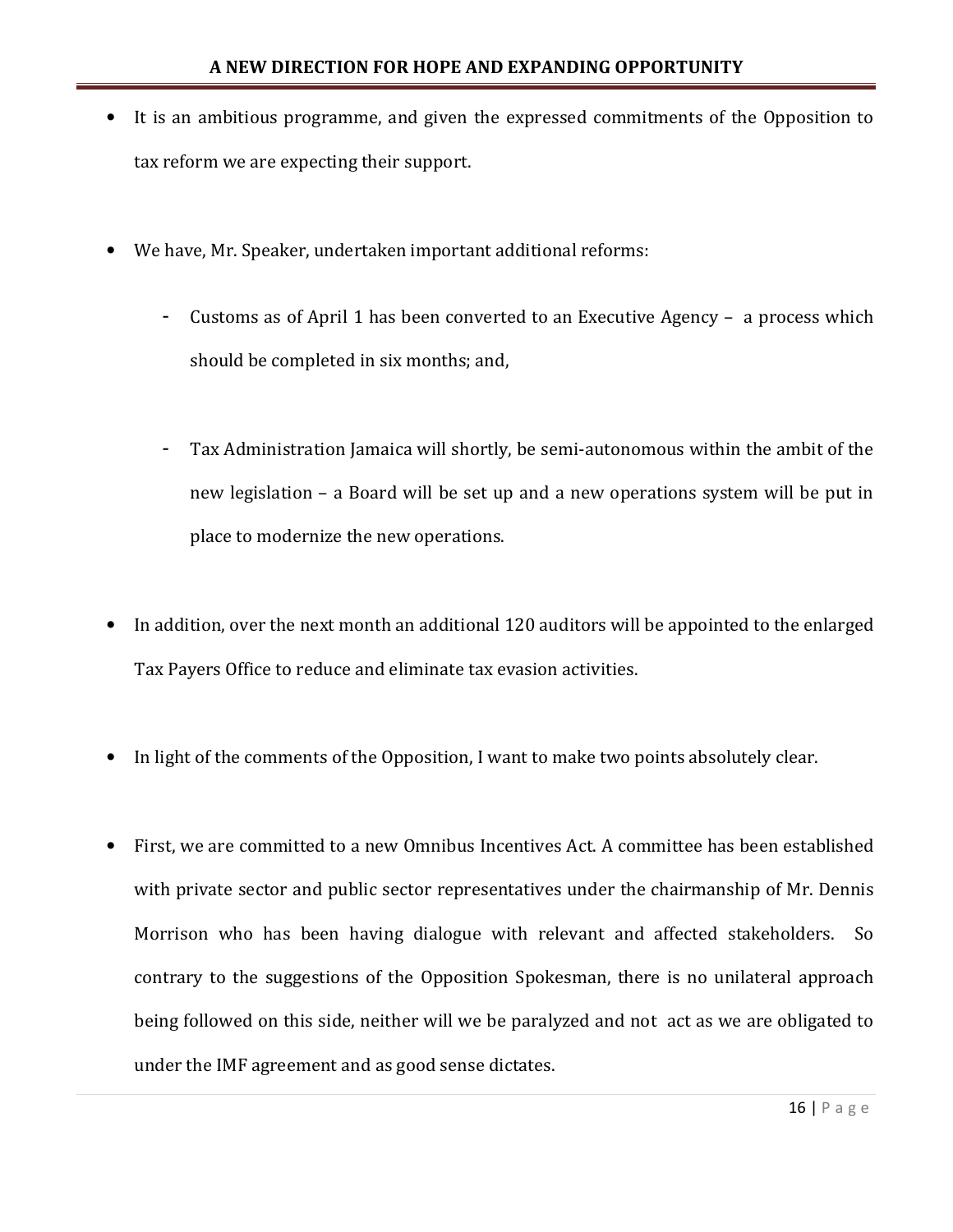• Secondly, it seems that the basic commitment of both the Leader of the Opposition and the Opposition Spokesman on Finance in relation to tax reform is to remove all exemptions attributable to basic food items. That may be their view, but it is not the policy position of the government.

We believe that at this time such an approach would cause undue and unnecessary hardship on the poorest segment of the population and on a significant segment of the working class who would not necessarily qualify for PATH benefits. A simple increase in PATH benefits would not alleviate the hardships caused and, in any event, this House agreed unanimously, I believe, when it considered the White Paper on Tax Reform that any elimination or exception to basic food should be dependent on the identification of a set of triggers to be achieved before any such measure could be undertaken. It appears though that this is a fundamental difference between the Opposition and the Government – THEY WANT TO TAX BASIC FOOD AT THIS TIME – WE DO NOT.

# PUBLIC SECTOR TRANSFORMATION

- Mr. Speaker, relying now more on the comments of the Leader of the Opposition, the issue of public sector transformation represents one area in which there is a convergence of view, not only as to its desirability, but as to the measures to be undertaken.
	- We both agree to reduce the size of the public sector establishment;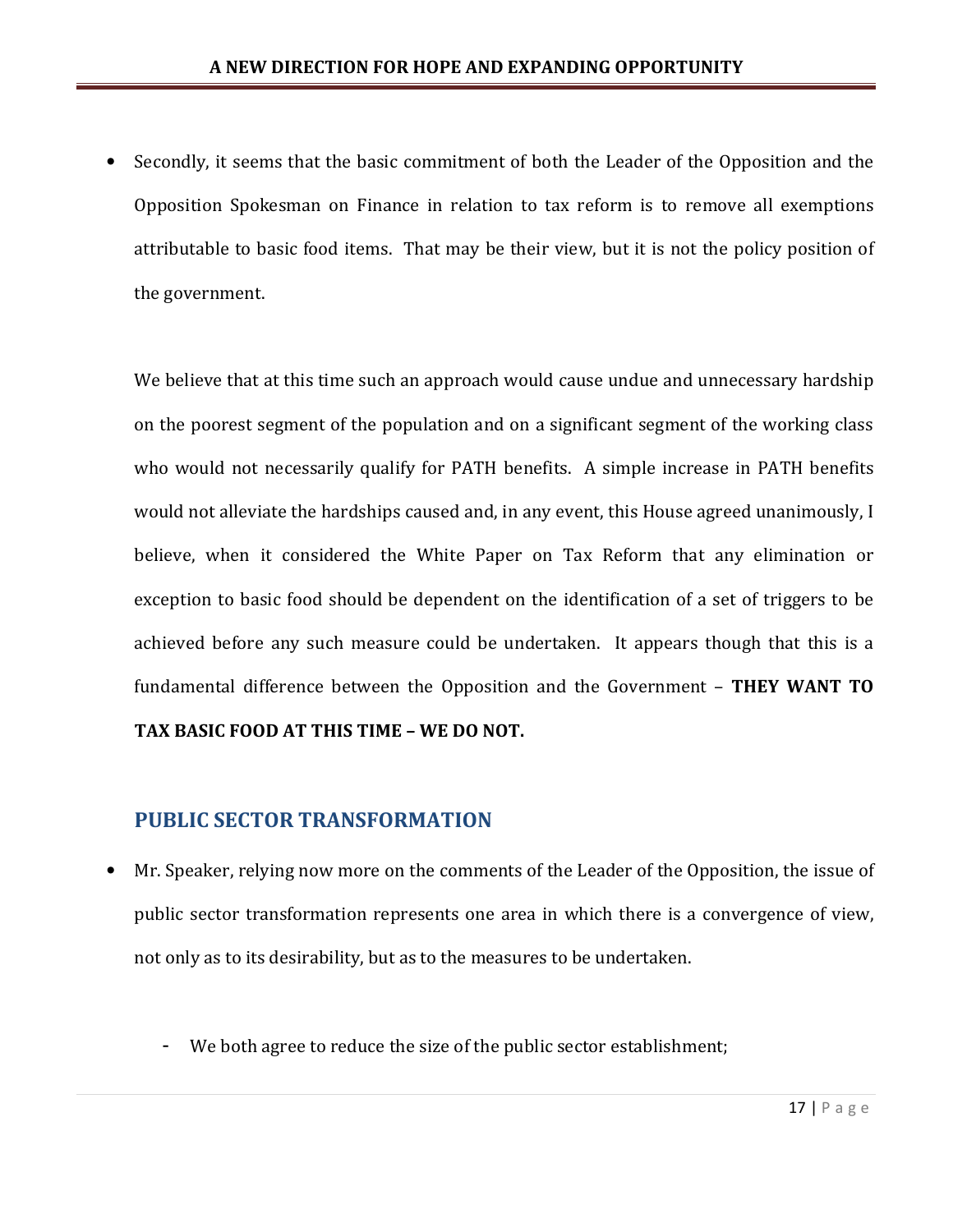- We both agree on the need for the merger of departments and agencies;
- We both agree on the need for a comprehensive privatization programme; and,
- We also agree on the need for centralized corporate service.
- We are establishing a Central Treasury Management System which will give effect to the Leader of the Opposition's call for a central payroll platform – that is already underway. It is always the case, as I indicated, that we believe that there are important efficiencies to be gained from the establishment of a new technical office to drive e-government and to provide new ICT systems and reduce the cost of communication within government and enable the greater utilization of electronic transactions. The decision has already been taken, although the Leader of the Opposition has chosen to ignore it.
- The establishment of a Strategic Human Resource Unit to serve the entire government. That decision has already been taken.
- This issue of public sector transformation is one on which both sides in this Parliament should further collaborate to ensure that we collectively deliver to Jamaica a much more efficient user friendly, and growth oriented public sector to the country.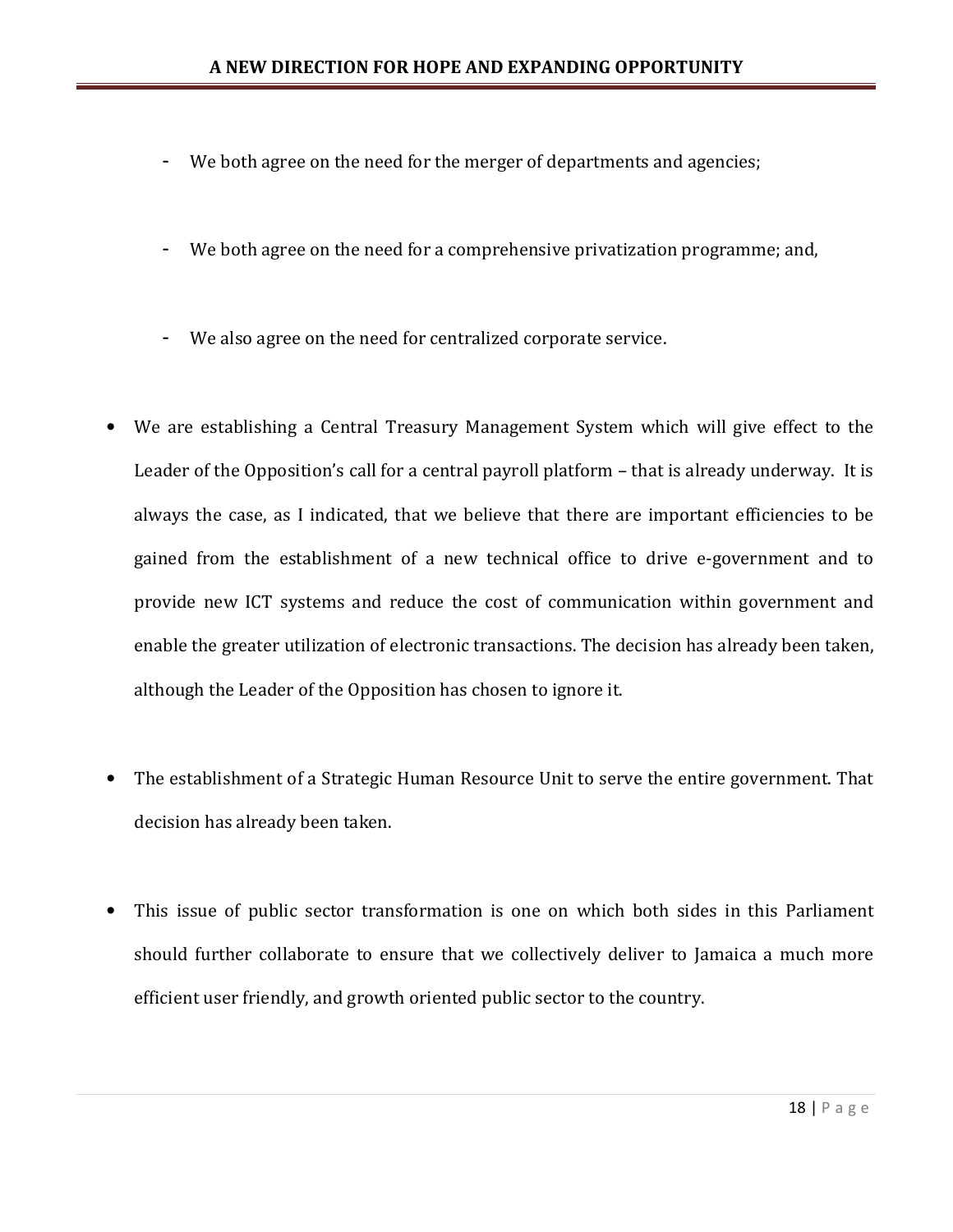- I want to single out in particular the Leader of the Opposition's suggestion that parliament should be involved in providing oversight and perhaps approval for strategic investments so that they can be fast-tracked.
- This is an issue that we certainly would want to explore further because I believe the entire country should recognize that growth represents the urgent imperative to be pursued NOW, if we are not to squander the opportunities provided by the Extended Fund Facility that we have concluded with the IMF.

# CLARENDON ALUMINA PARTNERS LIMITED

- Since taking office in early 2012 we have been engaged in negotiations with both GLENCORE and the majority partner in the JAMALCO joint venture, ALCOA, with a view to achieving the objectives of:
	- a) Relieving the financial burden on the GOJ in supporting CAP in the joint venture;
	- b) Keeping production going at the plant at full capacity; and,
	- c) Modernizing the plant including converting its fuel use from expensive fuel oil to less expensive coal and or oil.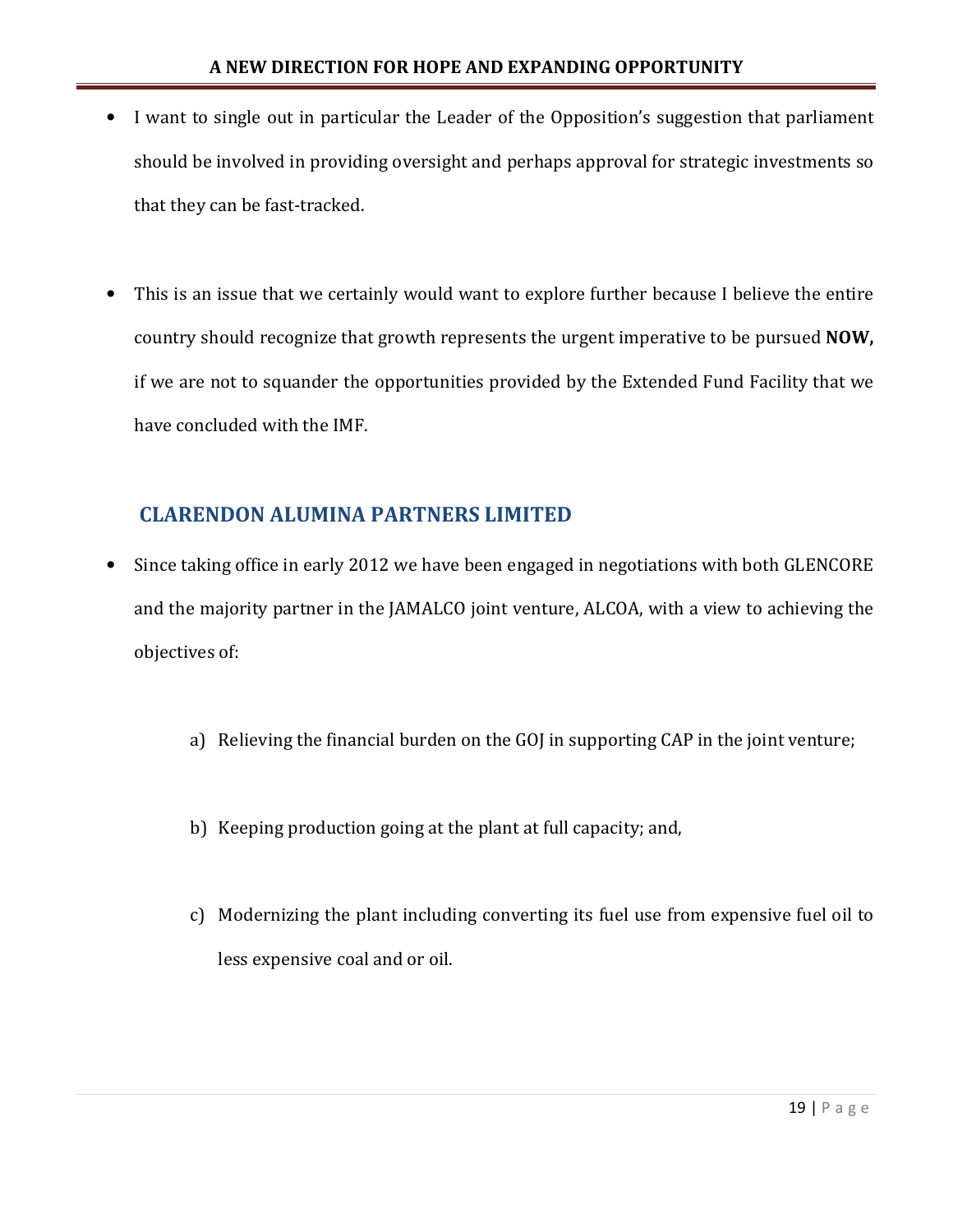### ALCOA

Two possible options were discussed with ALCOA, one was a long term lease of the facilities from CAP and the other was an immediate purchase. After consideration of the proposals ALCOA declined both.

# **GLENCORE**

- GLENCORE made two proposals, an outright purchase now and an option to purchase between January 2015 and December 2020. The purchase now offer was taken off the table as the price offered was significantly below the value of an efficiently producing asset. CAP had no choice but to accept the other offer and to continue producing until GLENCORE exercised its option to purchase.
- The option is exercisable by GLENCORE between the period 1 January 2015 and 31 December 2020. In the interim, GLENCORE will provide funding to CAP through a line of credit. Repayment of the amounts drawn down under the line of credit will be made by withholding amounts due to the Government for sale of alumina supplied by CAP, consistent with the terms of the two existing alumina supply agreements and a third agreement to be negotiated.
- Full payment of principal and interest is to be made by December 31, 2020 unless previously prepaid by the Government under the Option to Purchase arrangements. All three supply contracts will be modified to ensure that the obligations of CAP will not incur additional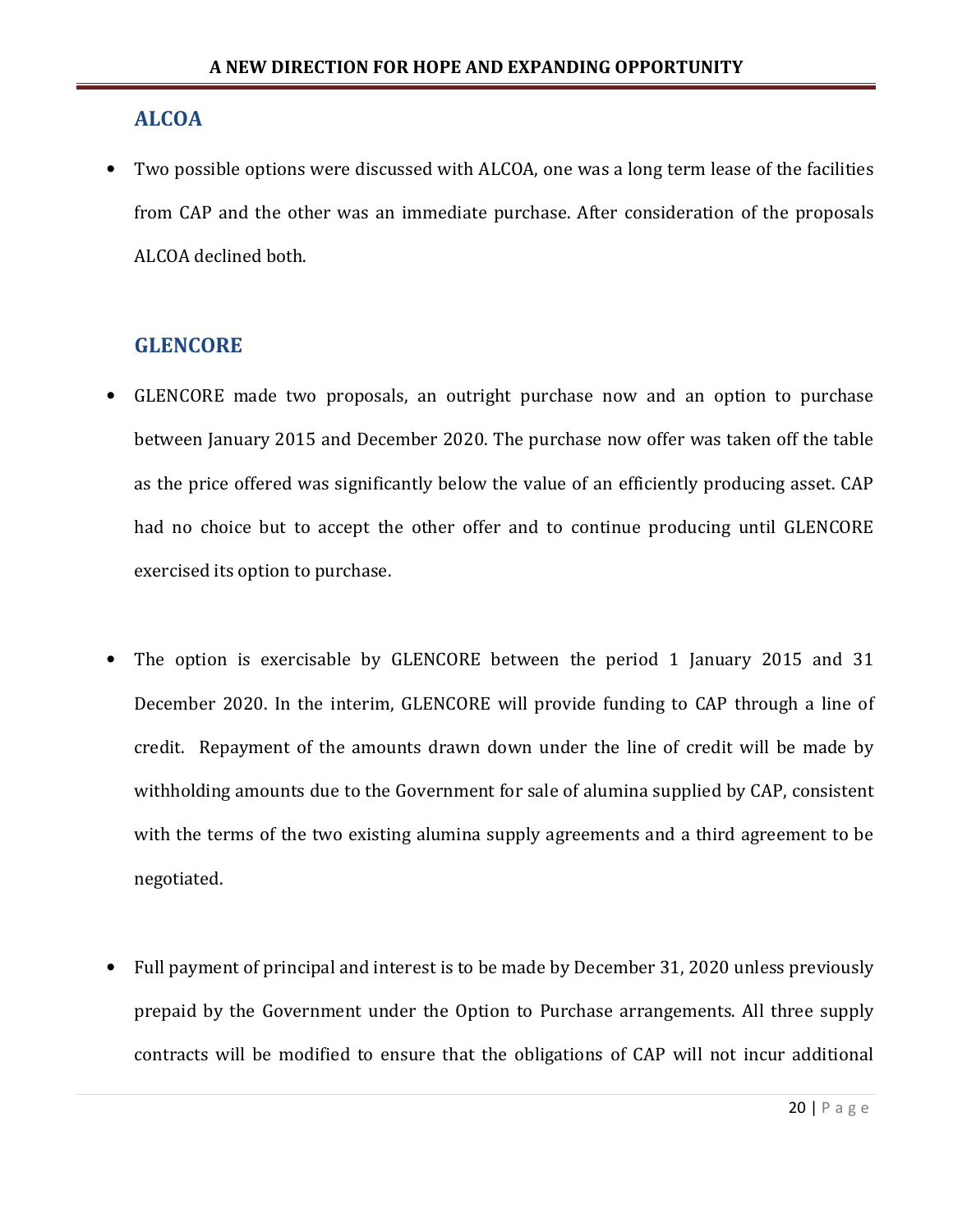costs to the budget even while we keep the plant operational. Mr. Speaker, the above provides the broad parameters of the negotiations which we are occurring now and which we expect to be concluded soon.

# NATIONAL HOUSING TRUST

- Mr. Speaker, the NHT has sufficient assets supported by substantial annual cash inflows to enable the transfer of the \$11.4 billion to the Government annually over the next four years. The 2013/2014 NHT Budget shows total revenue of \$35.7 billion, which indicates that after the transfer of \$11.4 billion to the Government, \$24.3 billion together with sufficient cash balances will still be available to finance recurrent and capital expenditure of \$32.1 billion. As I said in my statement to the House on March 5<sup>th</sup>, 2013 the NHT has accumulated funds which could be accessed to assist in the fiscal consolidation effort.
- Despite your best efforts, the annual average expenditure on housing construction over the five year period 2007/2008 to 2011/2012 was \$19.9B. This year we have provided \$23.1B for housing construction.
- The reality, Mr. Speaker is that the ability of the Trust to increase capital expenditures on housing is limited by:
	- The capacity of the country to build houses over and above the NHT's normal programme;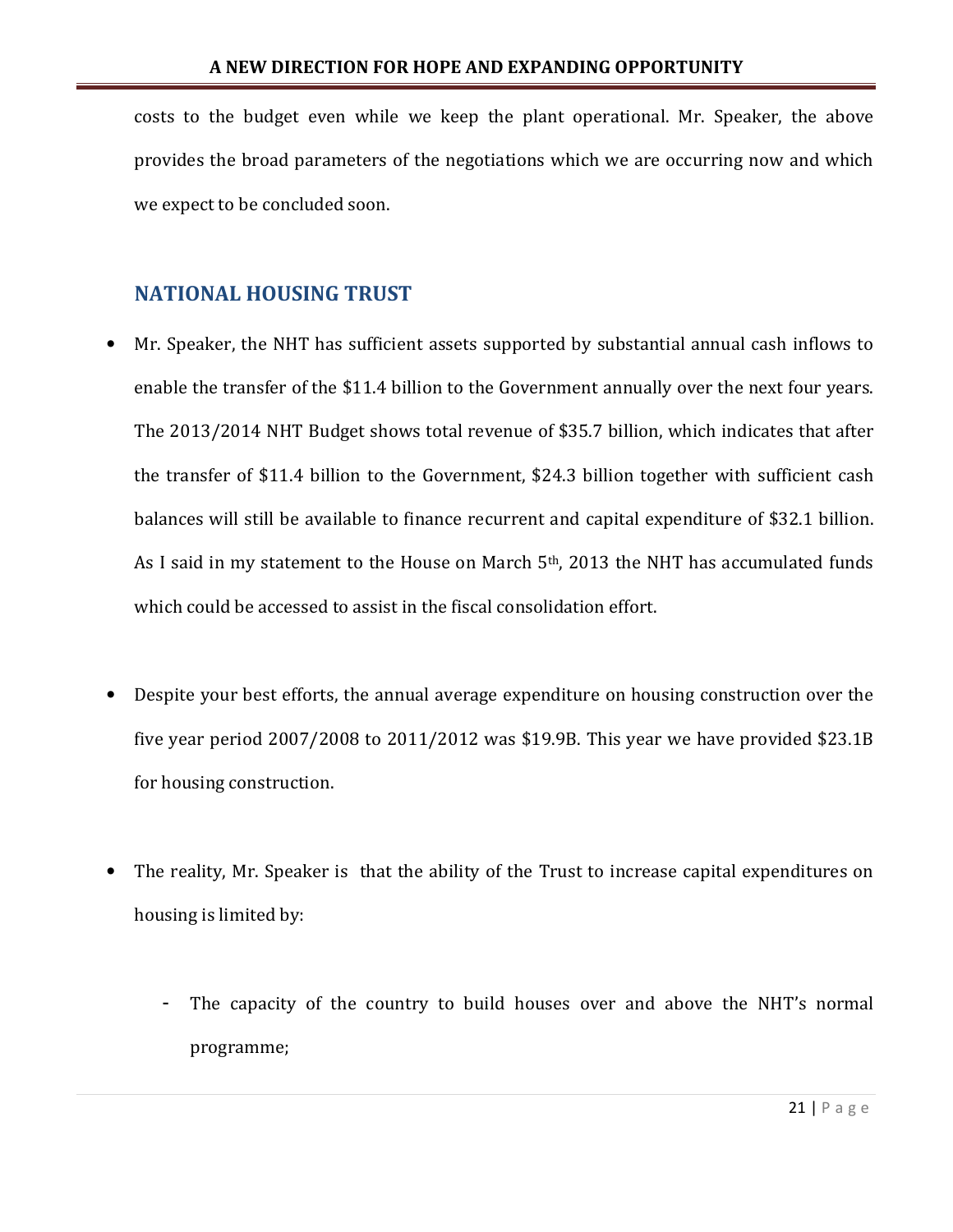- The capacity of the market to absorb these houses every mortgagee has to meet certain conditions and there is a limit to the number of individuals that can meet the age and the income requirements;
- The capacity of the budget to support the infrastructure required;
- It is clear that the NHT has enough assets and annual revenue flows to expand housing construction over the four year period that it will be providing budgetary support to the Consolidated Fund.

# ENERGY LENDING PROGRAMME – DEVELOPMENT BANK OF JAMAICA

• A proposal was made by the Opposition Spokesman on Finance regarding the establishment of an Energy Support Fund. Both Government and Opposition agree on the centrality of Energy- the fact is however that the DBJ is already providing the support for businesses through its energy lines of credit.

#### Reducing the Cost of Energy for Businesses

• The DBJ currently has "attractive energy lines of credit" to implement energy efficiency, conservation and renewable energy projects, to reduce large electricity costs which threaten MSMEs sustainability. Business can access up to \$30 million at a low interest rate of 8%, and up to 90% financing with up to 7 years to repay.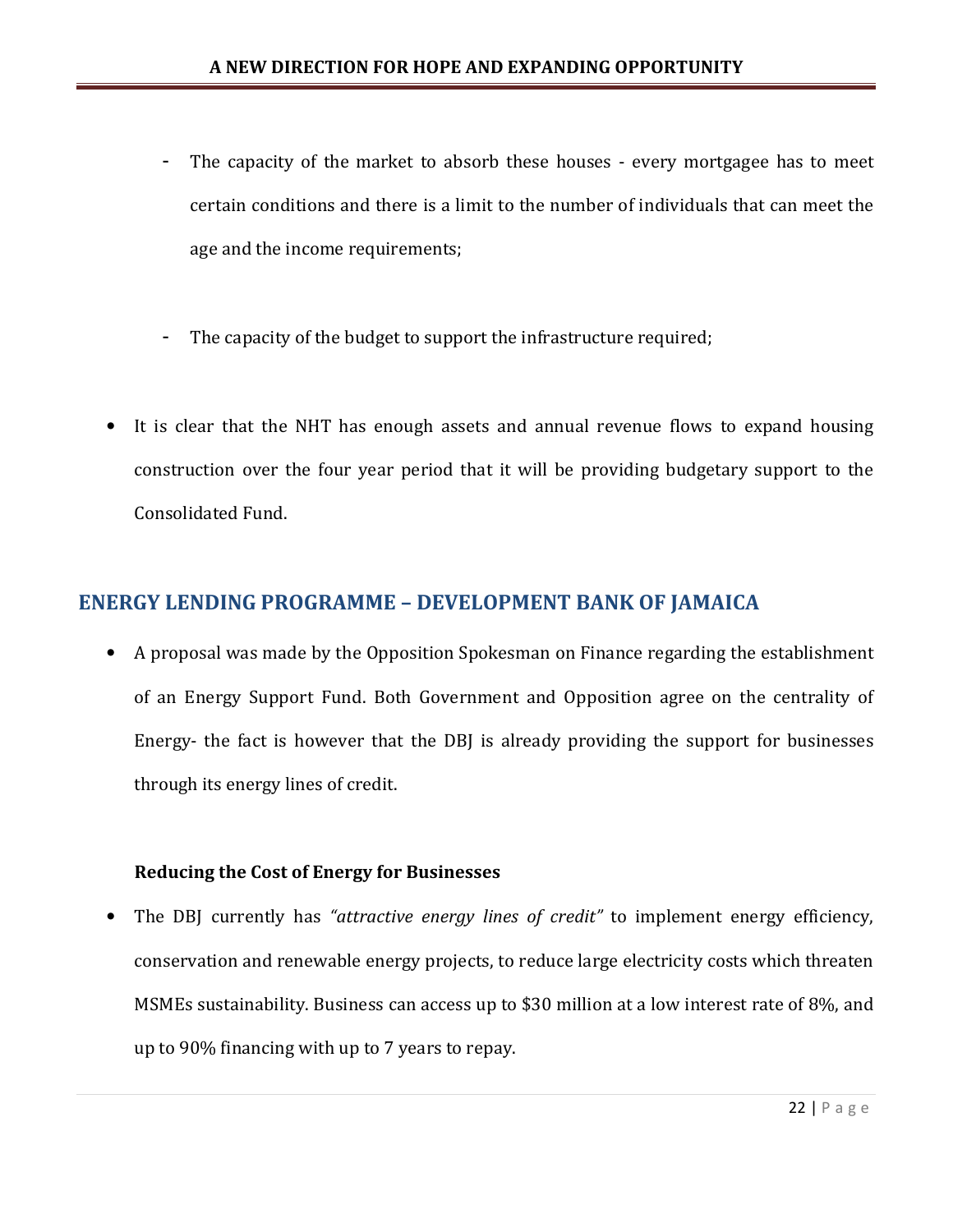#### A NEW DIRECTION FOR HOPE AND EXPANDING OPPORTUNITY

- In 2012/2013, DBJ approved \$657 million in energy loans to businesses, a 227% increase relative to the previous financial year. Since the creation of the "energy line" in 2009 just under 1 billion (\$958.6M) of credit was approved for energy management projects.
- DBJ's "energy line" is supported by:
	- A specially designed loan guarantee programme for energy loans under DBJ's Credit Enhancement Fund;
	- An SME grant programme for energy audits; and,
	- A DBJ/IDB sustainable energy conservation, efficiency and renewable energy solutions project aimed at influencing SMEs to invest in energy management projects.

#### Credit Guarantees for Energy Loans

• A challenge that SMEs face in accessing energy loans is collateral, as the energy equipment by itself is not readily accepted by banks as collateral. The DBJ in recognizing this barrier offers credit guarantees for energy loans to address collateral deficiencies. Therefore an SME who wants an energy loan can benefit from a guarantee to cover up to 80% of the loan up to a maximum project cost of \$10 million.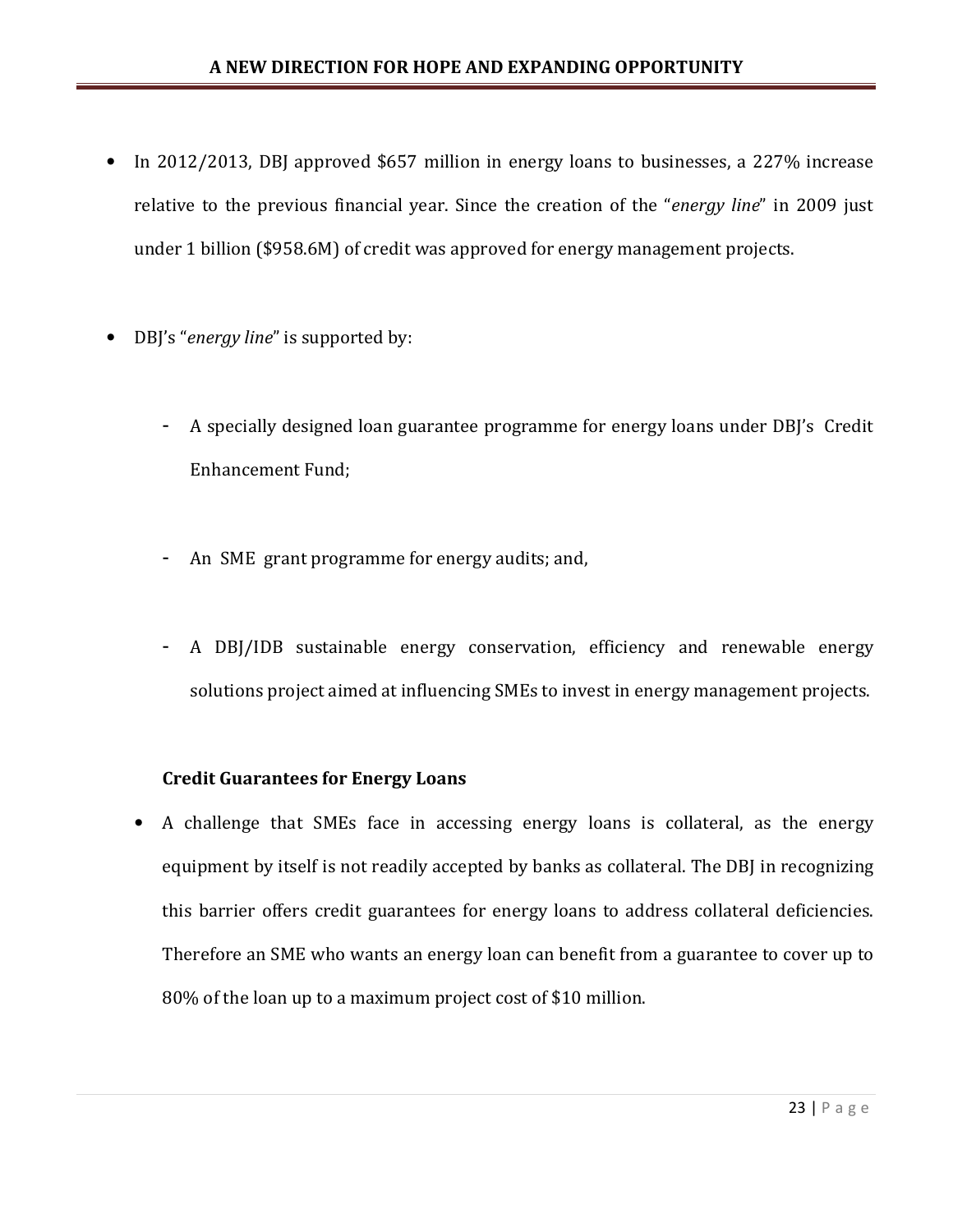• In the 2012/13 financial year, DBJ issued 39 energy loan guarantees valued at \$124 million, which enabled \$165 million in credit for SMEs in the Manufacturing, Agro-processing, Agriculture and Professional Services Sectors.

#### Energy Grants

• According to DBJ/IDB's energy demand study (2012), SMEs are very interested in accessing financing and implementing energy programmes in their businesses but find the cost of conducting energy audits prohibitive. To address this problem, the DBJ launched a grant programme for energy audits which will cover up to \$200,000 towards the cost of the audit. The audit provides data on the current energy usage by a business, as well as provides recommendations for energy savings measures. So far three grants have been accessed from the Services, Manufacturing and Agro-Processing sectors.

# IDB/DBJ Support To Promote The Energy Efficiency, Conservation & Sustainable Energy In Jamaica

- The Development Bank of Jamaica and the Inter-American Development Bank (IDB ) collaborated on a project to promote sustainable energy conservation, efficiency and renewable energy solutions among SMEs in Jamaica. The total project was valued at US\$807,000 with contributions of US\$593,000 and US\$214,000 from the IDB and the DBJ respectively.
- The project's main objectives are: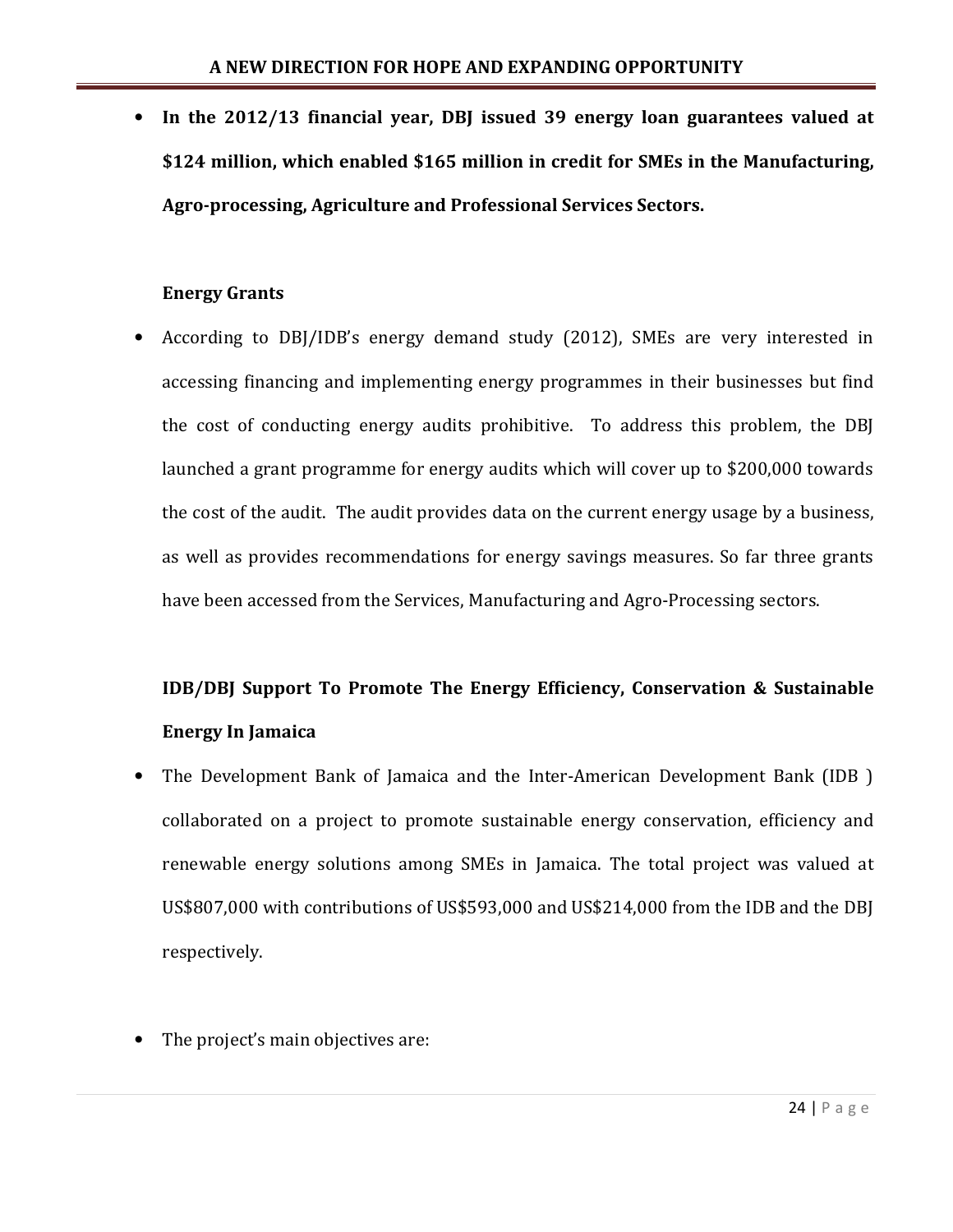- To facilitate the use of energy efficiency practices and technology measures in Jamaica; and,
- To support the operation of the DBJ's Energy Fund, by demonstrating the benefits of energy efficiency measures within small and medium-sized enterprises in Jamaica.
- A critical part in achieving these objectives was the development of seven (7) demonstration projects. The demonstration projects implemented focused on the use of energy efficiency and renewable energy solutions in four sectors of the economy; (i) Tourism (ii) Agro-Processing (iii) Agriculture and (iv) Services. A total investment of J\$40M was made on these projects with projected savings of J\$13M and 300,000 kwh per annum. On average these businesses will recoup the investment for the energy efficiency projects within 4 years, and for renewable energy projects within 6 years.

#### Specific success stories from this project include:

#### Pioneer Meat Products

• Pioneer Meats is a Meat Processing, Packaging and Distribution Plant which is located at 5 Melrose Avenue, Kingston 5. The major energy use areas include Refrigeration, Air Conditioning, Air Compressor and Diesel Smoke Houses and Boiler. Pioneer Meats saw a 20% reduction of their electricity from changing their rate structure to "Rate 40 – Time of Use" and shutting down their refrigerators during the highest rate period (between 6pm and 10pm during the weekdays). A total investment of \$3.0M was made in the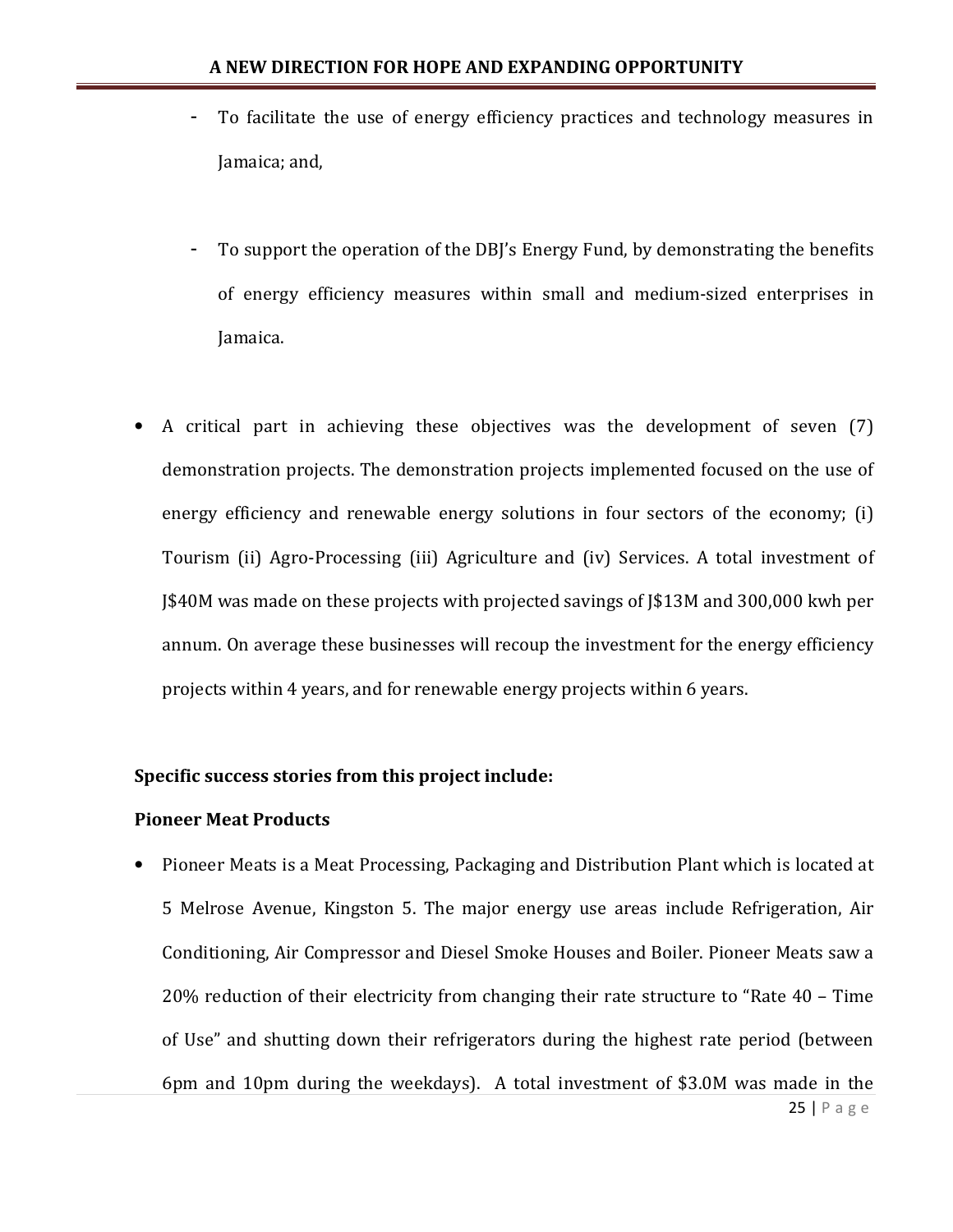facility contributing to \$4.0M savings per annum. The energy savings are estimated at 70,000 kwh per annum. The agro-processing facility will see a return on their investment from this project within 1 year.

#### Foote Prints on The Sand Hotel

• Foote Prints on the Sands Hotel is a small hotel located on the coasts of Norman Manley Boulevard, Negril. A number of initiatives were implemented to reduce this hotel's energy consumption including replacing air-conditioning units in the rooms with more efficient ones, installing solar water heaters for hot water consumption and an energy management system to remove power from the rooms whenever they are not occupied. (The energy management system mentioned would require guest to insert their hotel key card in the relevant slot to power their rooms…once the card is removed the power is turned off).A total investment of \$11M was made in the facility which allows them to save about \$2.5M per annum. The energy savings are estimated at 66,000 kwh per annum. The hotel will see a return on their investment from this project within 5 years.

#### DBJ Residential Energy Loans

As a result of the Government's commitment to easing the pain of high energy costs to all citizens, the DBJ has an energy line for residential households. Residential customers can access energy loans up to \$3 million through their financial institutions at 9.5% repayable over 8 years.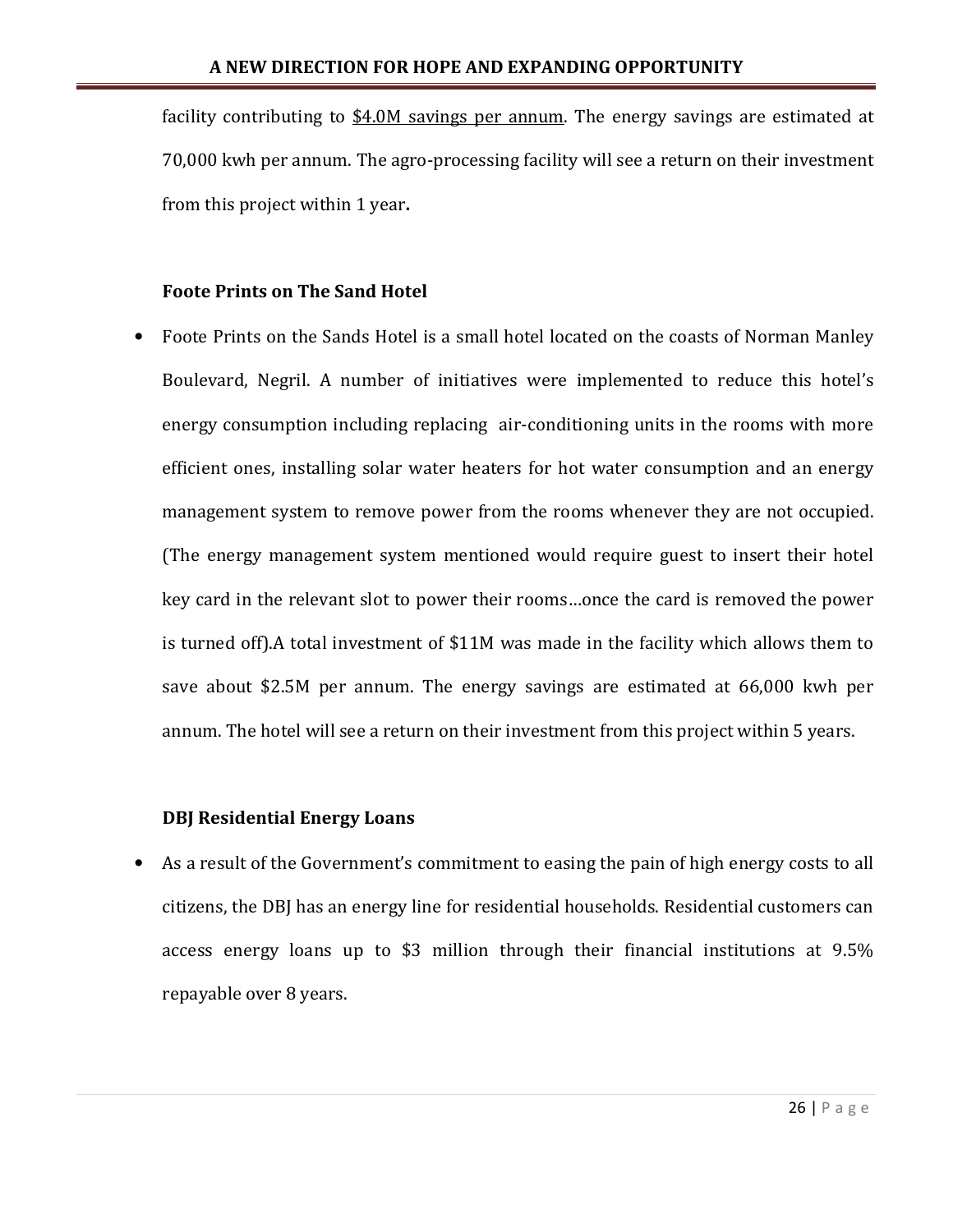• So far 6 residential energy loans have been issued valued at \$8.9 million

#### Going forward

• DBJ will continue its successful energy management strategy in 2013/14 and will explore and implement other energy projects in partnership with the Inter-American Development Bank (IDB) to reducing energy cost and drive concessionary energy lending in the market. DBJ projects to commit up to \$360 million in loans to all sectors for energy efficiency and renewable energy projects.

# CUSTOMS ADMINISTRATION FEE

• Members of the House will recall the tabling of Ministry Paper #15/13 which spoke to the implementation of a Customs Administration Fee (CAF) to replace Customs User Fee (CUF) and other processing fees charged at the ports. Immediately following the announcement, the Jamaica Customs Department and the Ministry of Finance and Planning started discussions with representatives from the various sectors affected. A number of recommendations for amendments to be made to the CAF came out of the discussions and the following have been or are to be adopted.

#### Adjustments to the rate structure of the CAP for the Manufacturing Sector

• Mr. Speaker, the implementation of the CAF has indicated that there is a bias towards finished goods over raw materials for the productive sector. In that regard, the decision was taken to provide the manufacturing sector with a 50% reduction to the Processing Fee and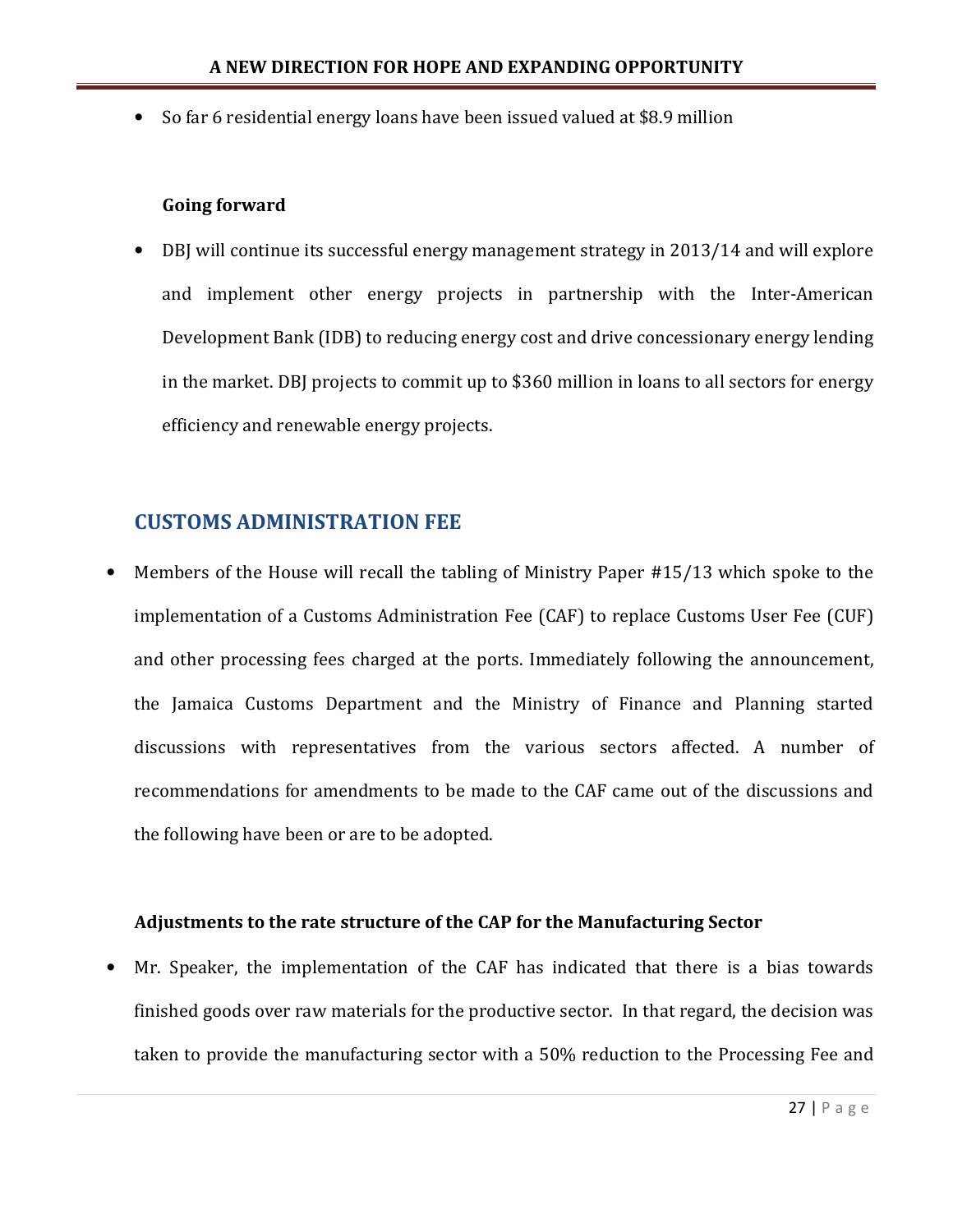the Examination Fee on raw materials being imported by all manufacturers. This is contrary to concerns expressed that the reduction only relates to large manufacturers.

#### Removal of Exemptions for Charities and Bauxite Companies

- Amendments are also to be made, Mr. Speaker, in relation to the treatment of charities and the bauxite companies. Jamaica Customs will issue the necessary information about this as soon as the discussions are finalised, and a Ministry paper detailing the amendments will be laid in the House.
- There have been difficulties arising from the failure of the Jamaica Customs IT systems to adequately process transactions with respect to the CAF. I am advised, Mr. Speaker, that these have been resolved for the most part.

# **CASINO**

• Mr. Speaker, there has been a suggestion that there is a need for additional regulations before the Requests for Proposals (RFPs) are issued. This is not the case Mr. Speaker. The regulations that have been promulgated are all that is needed to issue the RFPs. Other regulations to be made pursuant to Section 72 of the principal act will be required in order to operationalize casinos – they do not however prevent either RFPs or applications pursuant to Section 9 of the Act.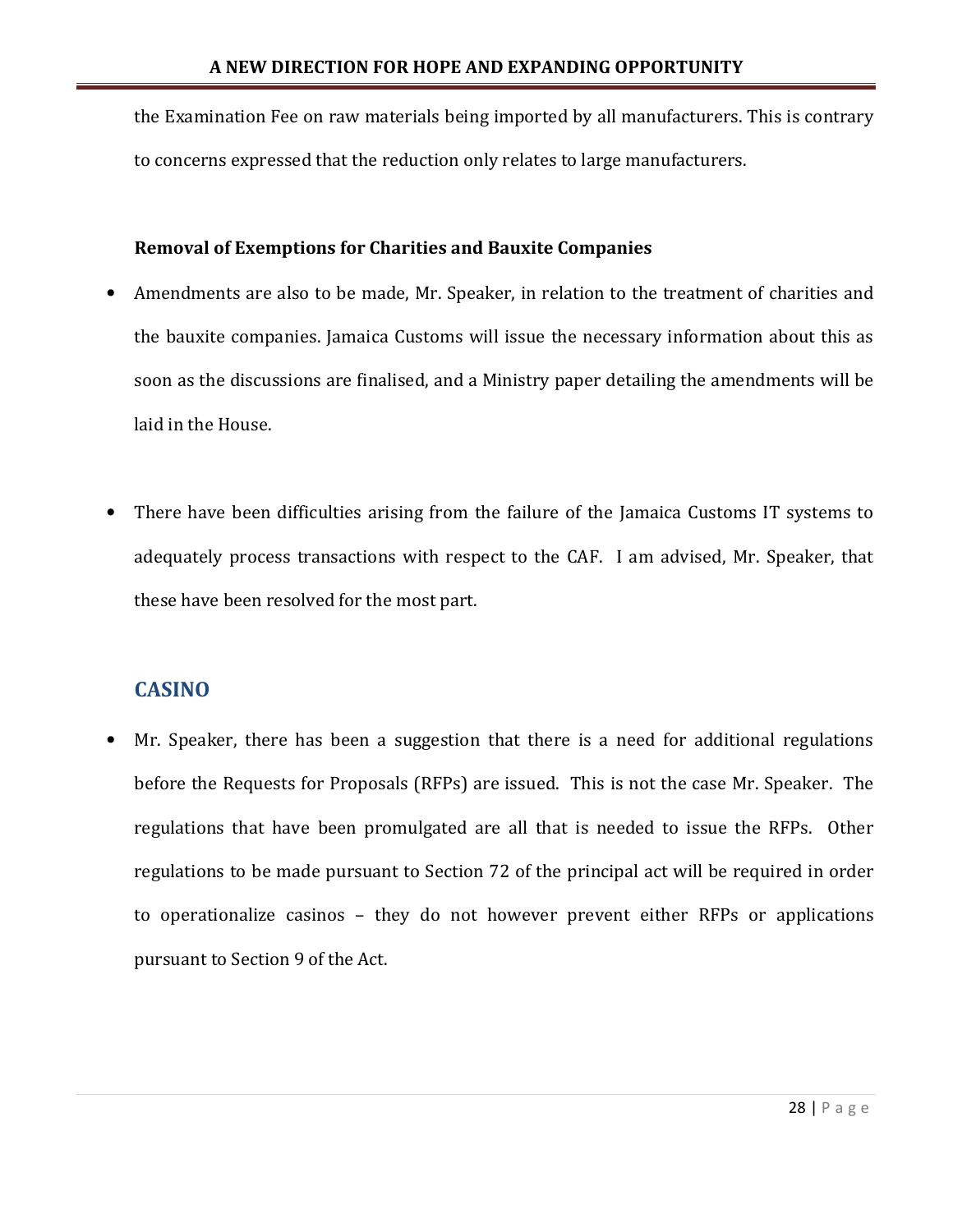• I want to reiterate, Mr. Speaker, that as of June 1, 2013, the Government of Jamaica will be receiving Requests for Proposals inclusive of applications under the Casino Gaming (Application for Declaration of Approved Integrated Resort Development) Regulation 2012.

# PENSIONS REFORM

- The Public Sector Pension Reform is a component under the World Bank funded Social Sector Project which began in 2008. It is intended to improve the administration of the pension system and build the capacity of the Ministry to more effectively analyze the current system and to propose options for reform given the fiscal and welfare implications. So far the following has been achieved:
	- The review of the administrative process for payment of a pension a business process has been developed and will be implemented over two (2) years;
	- Legal Analysis of laws governing pension entitlement was completed. This was in the context of the development of an Omnibus Pension Legislation designed to harmonize pension provisions in each group; and,
	- Tabling of the Green Paper "Options for Reform of the Pension System".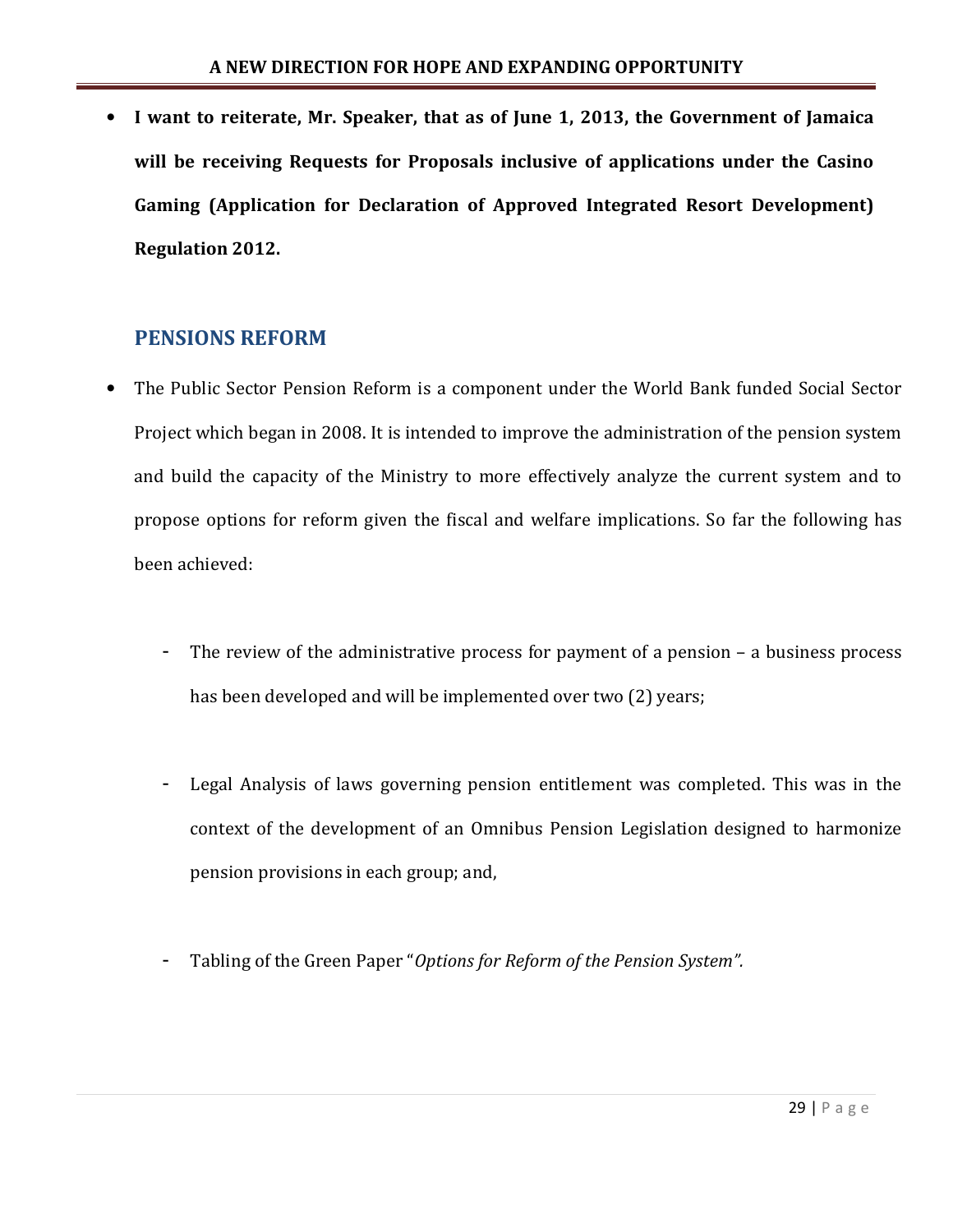- The report of the recommendations of the Joint Select Committee that deliberated on the Paper was tabled in November 2012. Some of the recommendations of the report included the retention of the Defined Benefit Scheme, the gradual increase of the retirement age to 65, retention of the option to take a lump sum on retirement and the compulsory contribution of five percent (5%) by employees. The report also recommended that a contribution rate of 5% should be applicable to new employees with effect from January 1, 2013. This matter is still under consideration.
- During the consultation, a number of groups requested the establishment of a Fund comprised of both employer and employee contributions. In order to have a funded scheme, the figures contained in the Joint Select Committee Report conservatively estimates Government's contribution at more than 1% of GDP or \$17B on an annual basis in addition to 3½% of each employee's salary.
- Whilst this principle is desirable, both the Government and the IMF agree that in the context of the need for fiscal consolidation, the GOJ could not fund their contribution and at the same time meet current pension obligations. In the course of this fiscal year, the White Paper will be presented setting out the options to be pursued.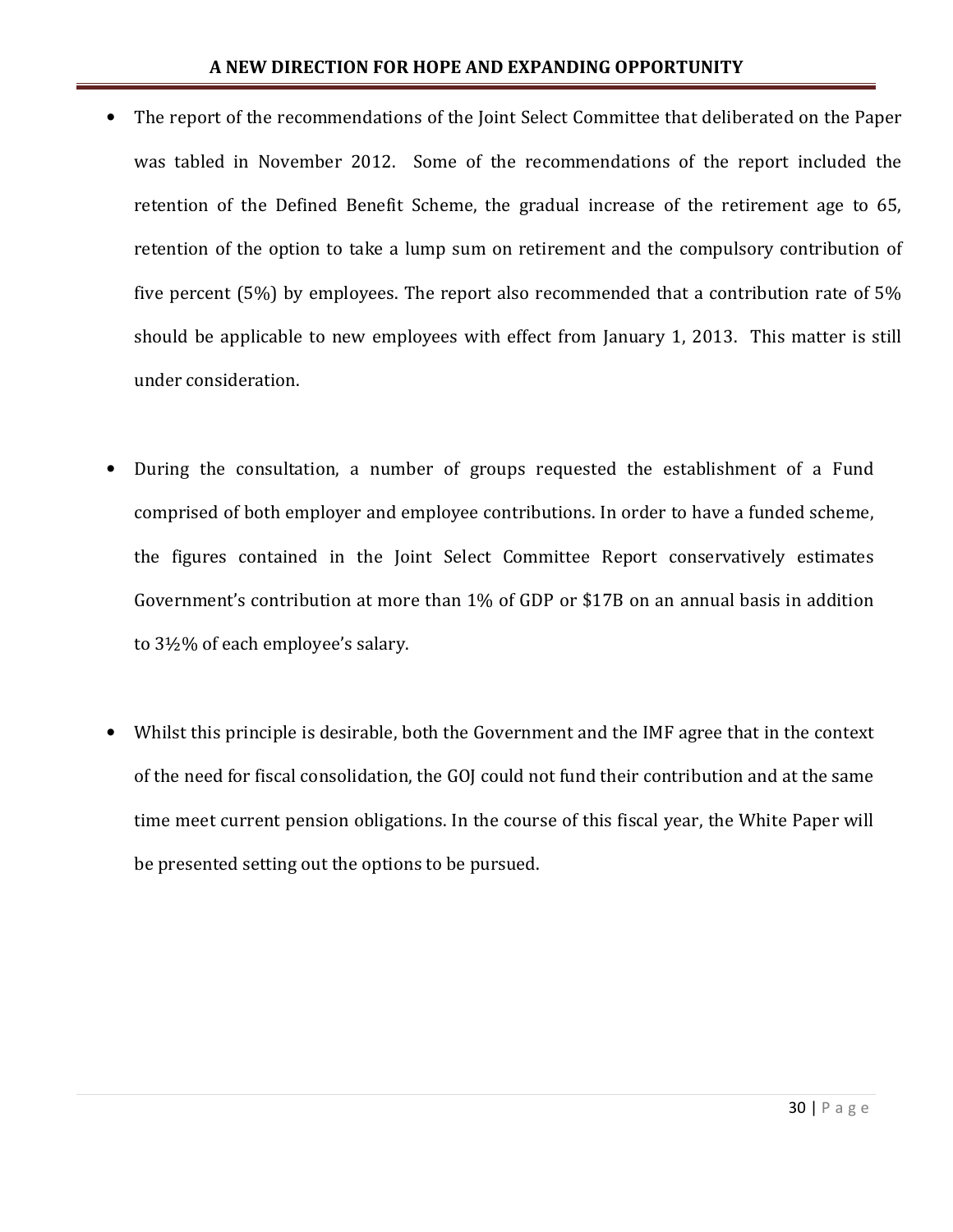## **CONCLUSION**

- As I said Mr. Speaker, the past year was a year of decision. All the critical stakeholders [workers, trade union leadership, bondholders, pensioners, the public officials and the administrative leadership of the public sector who managed their budget, and the general public] - have determined that as a country we would do what was necessary to re-establish the foundations for sustained economic growth, development and job creation. This is what will restore hope and this is the route to expand opportunities.
- I want to take the opportunity, Mr. Speaker, to recognize the commitment of the thousands of Jamaicans who have been making the effort to pay their taxes at the Tax offices. A part of the tax reform agenda is to make sure that the process of paying taxes becomes easier so that the long lines will be unnecessary. I want to thank those who are making the effort to pay their taxes on behalf of the country.
- That indeed, Mr. Speaker highlights the central challenge that we face, and that is to carry through our commitment to growth, the expansion of opportunities and the restoration of hope. This budget makes that commitment. It is a tight budget, but it **moves in the right** direction.
	- Reducing debt servicing cost by more than 30 per cent and as a percentage of the budget, from 54 per cent to 43 per cent – that is moving in the right direction.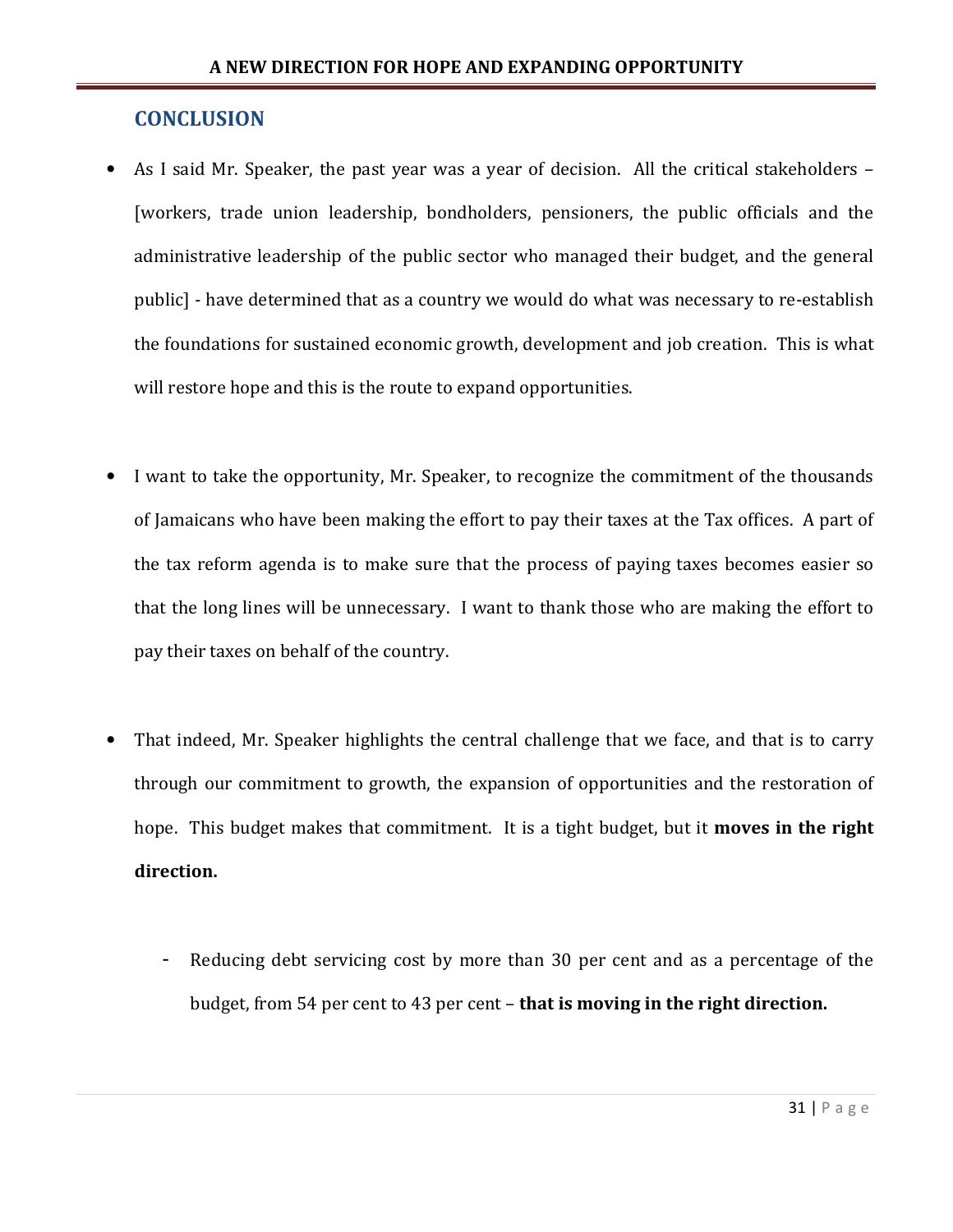- Pursuing fiscal consolidation and maintaining low interest rates so that producers will get access to resources to expand the economy - that is moving in the right direction.
- Expanding non-debt expenditure to 57 per cent, up from 46 per cent; that is moving in the right direction.
- Increasing the payment to PATH beneficiaries which will commence in August of this year – that is moving in the right direction
- Expanding the Poor Relief Programme and School-feeding Programme that is a step in the right direction
- Raising the level of non-debt capital expenditure by more than \$6 Billion that is moving in the right direction
- Providing additional resources for the Students Loan Bureau that is moving in the right direction
- Providing \$2.5 Billion for major infrastructure development that is moving in the right direction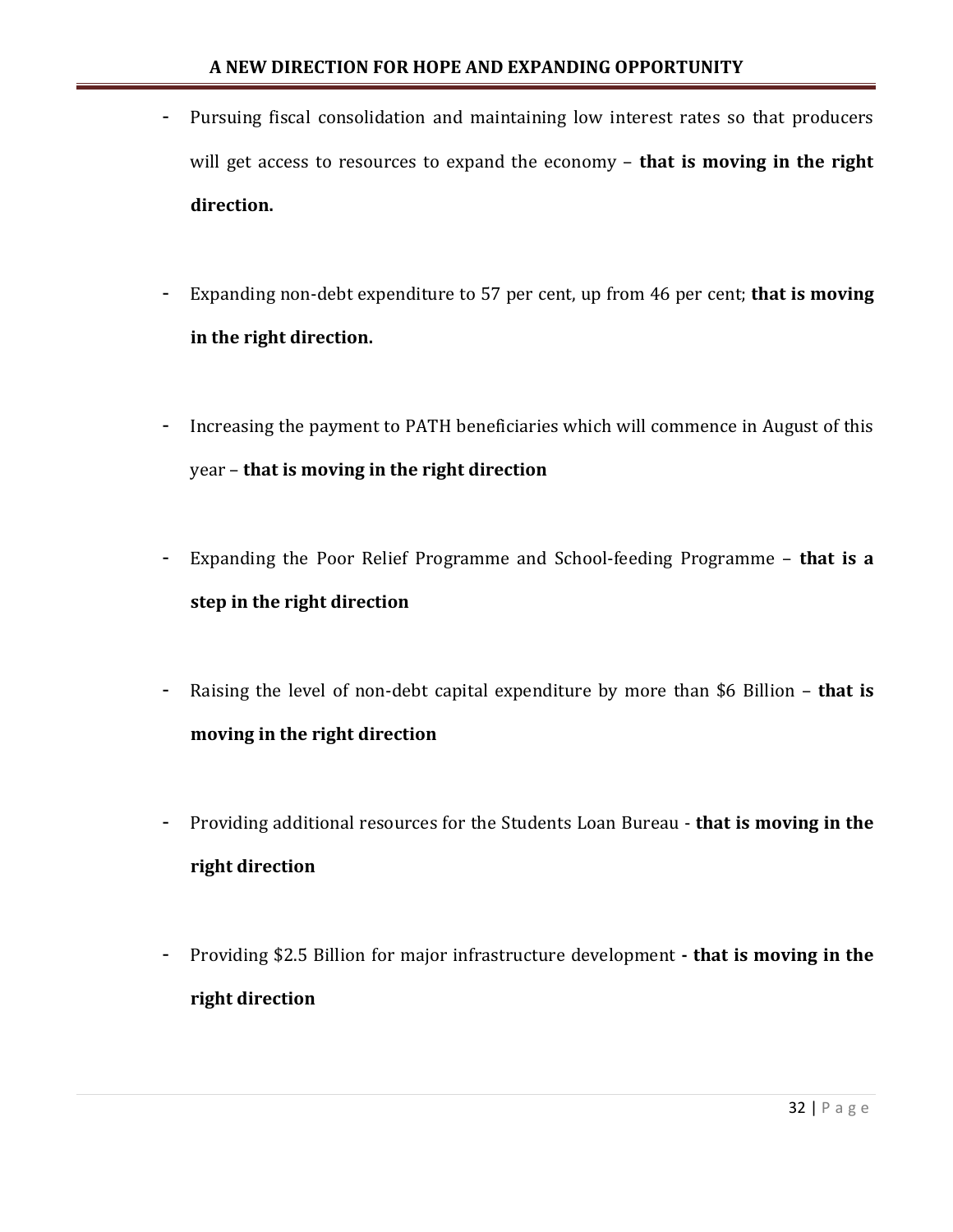- Providing \$2.0 Billion for the removal of sugar workers barracks that is moving in the right direction
- Providing \$240 Million for Jeep that is moving in the right direction
- Providing \$23 Billion to the National Housing Trust to build houses for middle and income workers - that is moving in the right direction
- Providing \$2 Billion for small businesses that is moving in the right direction
- That is restoring hope and moving in the right direction.
- Mr. Speaker, we have indicated that our growth agenda is fixed, first of all, on maintaining fiscal consolidation and including a commitment to the Logistic HUB, and making Jamaica one of the main central transhipment ports.
- We are committed to expanding the AGRO Parks and reducing our import bill.
- We are committed to expanding the ICT sector by US\$20 Million.
- We are committed to receiving proposals this year for the Integrated Resort Development under the Casino Gaming Act; and we are expanding other tourism infrastructure.